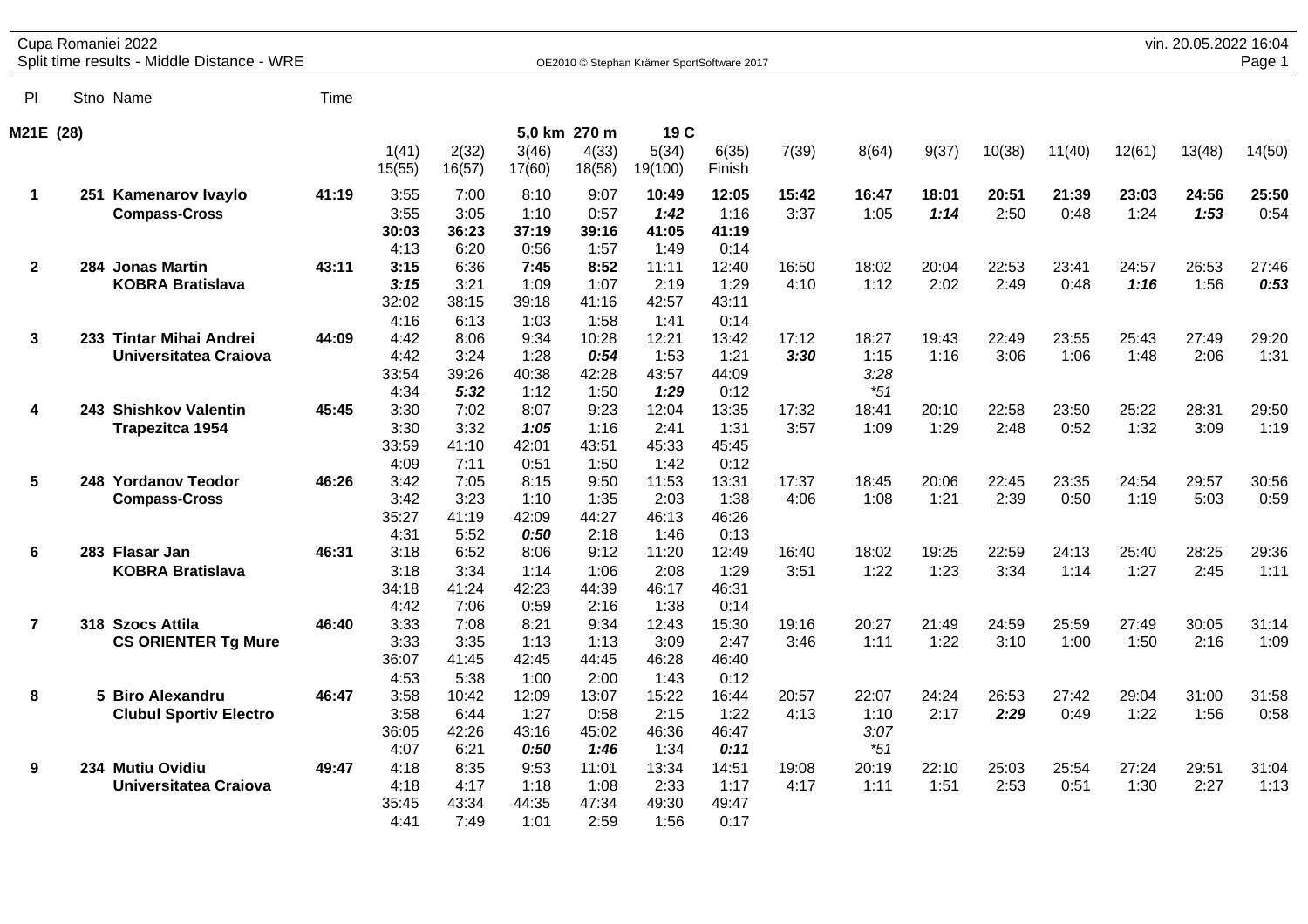| Cupa Romaniei 2022 | vin. 20.05.2022 16:04 |  |
|--------------------|-----------------------|--|
|                    |                       |  |

Split time results - Middle Distance - WRE **DEXAMPLE CONTRACT CONTRACT OF STEPHAN KRIMER** SportSoftware 2017 **Page 2** 

Pl Stno Name Time *M21E (28) 5,0 km 270 m 19 C (cont.)* 1(41) 2(32) 3(46) 4(33) 5(34) 6(35) 7(39) 8(64) 9(37) 10(38) 11(40) 12(61) 13(48) 14(50) 15(55) 16(57) 17(60) 18(58) 19(100) Finish **10 225 Fomiciov Vasili 52:01** 3:46 6:35 14:41 15:36 17:45 19:00 25:25 26:35 27:59 31:03 31:54 33:26 35:50 36:48 **A.C.S. Sanatatea Ploie** 3:46 *2:49* 8:06 0:55 2:09 *1:15* 6:25 1:10 1:24 3:04 0:51 1:32 2:24 0:58 40:54 47:14 48:06 50:15 51:46 52:01 *4:06* 6:20 0:52 2:09 1:31 0:15 **11 215 Copetchi Stefan 52:27** 3:42 7:29 8:48 9:50 11:51 13:18 18:08 19:43 21:23 26:11 27:12 28:44 31:23 32:31 **Clubul Atletic Roman** 3:42 3:47 1:19 1:02 2:01 1:27 4:50 1:35 1:40 4:48 1:01 1:32 2:39 1:08 38:27 46:39 47:49 50:12 52:11 52:27 5:56 8:12 1:10 2:23 1:59 0:16 **12 241 Barkasz Daniel 53:01** 3:21 **6:29** 10:02 11:10 14:34 15:59 20:22 21:38 22:59 26:34 27:36 29:30 32:03 33:22 **Universitatea Craiova** 3:21 3:08 3:33 1:08 3:24 1:25 4:23 1:16 1:21 3:35 1:02 1:54 2:33 1:19 38:47 46:44 48:14 50:45 52:48 53:01 5:25 7:57 1:30 2:31 2:03 0:13 **13 247 Atanasov Apostol 53:37** 4:16 8:14 12:31 13:50 16:01 17:34 21:47 23:01 24:24 27:07 27:54 29:19 33:43 36:43 **Trapezitca 1954** 4:16 3:58 4:17 1:19 2:11 1:33 4:13 1:14 1:23 2:43 0:47 1:25 4:24 3:00 41:55 48:32 49:24 51:40 53:22 53:37 5:12 6:37 0:52 2:16 1:42 0:15 **14 304 Dragoev Tervel 53:49** 4:04 7:50 12:35 13:43 16:05 17:28 21:35 23:08 25:44 28:54 29:48 32:10 35:15 36:36 **SKO Variant 5 Targovis** 4:04 3:46 4:45 1:08 2:22 1:23 4:07 1:33 2:36 3:10 0:54 2:22 3:05 1:21 42:02 48:30 49:25 51:36 53:33 53:49 *9:32* 5:26 6:28 0:55 2:11 1:57 0:16 *\*43* **15 351 Knobloch-Esztergar Pe 54:26** 3:43 8:03 11:41 13:17 17:17 18:49 22:55 24:12 25:39 29:23 30:22 32:12 34:31 35:32 **C.S. TranSilva Cluj** 3:43 4:20 3:38 1:36 4:00 1:32 4:06 1:17 1:27 3:44 0:59 1:50 2:19 1:01 42:15 48:55 49:50 52:10 54:12 54:26 6:43 6:40 0:55 2:20 2:02 0:14 **16 255 Borisov Petar 55:47** 4:01 8:00 9:52 11:45 13:57 15:14 19:30 20:32 22:02 27:04 27:50 29:27 31:46 35:24 **Compass-Cross** 4:01 3:59 1:52 1:53 2:12 1:17 4:16 *1:02* 1:30 5:02 *0:46* 1:37 2:19 3:38 42:52 49:44 50:49 53:31 55:29 55:47 7:28 6:52 1:05 2:42 1:58 0:18 **17 238 Minoiu George Emilian 58:08** 4:00 8:07 15:38 16:58 21:14 23:04 27:26 28:57 30:35 33:53 34:50 36:24 38:44 39:41 **Universitatea Craiova** 4:00 4:07 7:31 1:20 4:16 1:50 4:22 1:31 1:38 3:18 0:57 1:34 2:20 0:57 46:10 52:50 53:48 56:02 57:53 58:08 6:29 6:40 0:58 2:14 1:51 0:15 **18 291 Ivanov Alexander 58:28** 4:45 8:19 10:24 11:24 15:07 16:47 21:31 23:16 27:25 31:06 32:29 34:27 37:13 40:11 **Begun** 4:45 3:34 2:05 1:00 3:43 1:40 4:44 1:45 4:09 3:41 1:23 1:58 2:46 2:58 46:12 52:45 53:46 56:10 58:13 58:28

6:01 6:33 1:01 2:24 2:03 0:15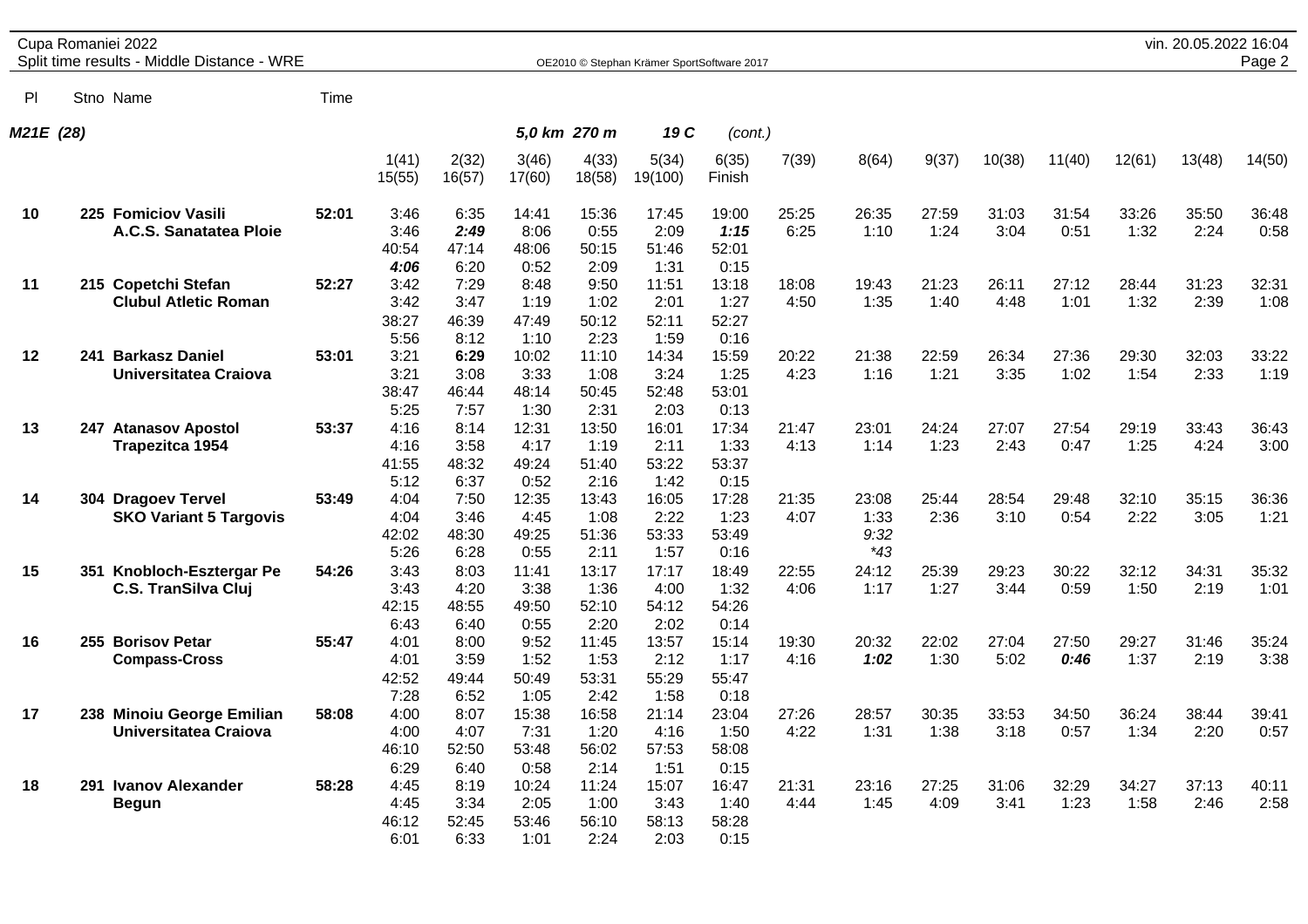| Cupa Romaniei 2022 | vin. 20.05.2022 16:04 |  |
|--------------------|-----------------------|--|
|                    |                       |  |

Split time results - Middle Distance - WRE **DEXAMPLE CONTRACT CONTRACT OF STEPHAN CONTRACTS** OF 2010 © Stephan Krämer SportSoftware 2017 **Page 3** 

Pl Stno Name Time *M21E (28) 5,0 km 270 m 19 C (cont.)* 1(41) 2(32) 3(46) 4(33) 5(34) 6(35) 7(39) 8(64) 9(37) 10(38) 11(40) 12(61) 13(48) 14(50) 15(55) 16(57) 17(60) 18(58) 19(100) Finish **19 220 Davidov Iaroslav 59:00** 4:47 8:17 12:17 13:22 16:14 17:47 21:52 23:24 24:45 28:03 29:22 31:22 36:33 37:33 **A.C.S. Sanatatea Ploie** 4:47 3:30 4:00 1:05 2:52 1:33 4:05 1:32 1:21 3:18 1:19 2:00 5:11 1:00 46:37 53:27 54:34 56:54 58:45 59:00 9:04 6:50 1:07 2:20 1:51 0:15 **20 292 Ivanov Ivaylo 59:34** 5:25 9:45 11:09 12:21 14:28 16:07 21:53 23:26 25:07 29:19 30:16 32:22 34:47 35:56 **Begun** 5:25 4:20 1:24 1:12 2:07 1:39 5:46 1:33 1:41 4:12 0:57 2:06 2:25 1:09 41:48 52:33 53:49 56:49 59:16 59:34 *51:40* 5:52 10:45 1:16 3:00 2:27 0:18 *\*84* **21 226 Fomiciov Anatoli 1:04:43** 5:00 14:56 16:09 17:15 19:33 21:05 25:33 26:55 28:53 32:11 33:25 35:20 38:27 39:50 **A.C.S. Sanatatea Ploie** 5:00 9:56 1:13 1:06 2:18 1:32 4:28 1:22 1:58 3:18 1:14 1:55 3:07 1:23 44:38 58:55 1:00:00 1:02:33 1:04:25 1:04:43 4:48 14:17 1:05 2:33 1:52 0:18 **22 280 Tysz Adam 1:07:59** 4:42 8:59 14:18 15:33 20:40 22:07 26:42 28:10 29:36 33:00 33:53 35:23 37:50 39:05 **ATU Kosice** 4:42 4:17 5:19 1:15 5:07 1:27 4:35 1:28 1:26 3:24 0:53 1:30 2:27 1:15 44:46 1:01:03 1:02:15 1:05:36 1:07:45 1:07:59 5:41 16:17 1:12 3:21 2:09 0:14 **23 214 Patras Ionut 1:08:30** 4:39 9:45 11:46 13:11 17:02 19:22 24:20 25:50 27:30 31:57 33:08 35:09 42:01 43:18 **Clubul Atletic Roman** 4:39 5:06 2:01 1:25 3:51 2:20 4:58 1:30 1:40 4:27 1:11 2:01 6:52 1:17 51:05 1:01:09 1:02:18 1:05:28 1:08:03 1:08:30 7:47 10:04 1:09 3:10 2:35 0:27 **24 293 Milea Radu 1:11:25** 4:35 8:38 10:08 11:32 16:38 20:52 27:02 28:45 30:30 35:13 37:27 39:27 45:26 46:47 **CS Unirea Alba Iulia** 4:35 4:03 1:30 1:24 5:06 4:14 6:10 1:43 1:45 4:43 2:14 2:00 5:59 1:21 54:41 1:04:18 1:05:28 1:08:24 1:11:01 1:11:25 7:54 9:37 1:10 2:56 2:37 0:24 **25 301 Cerescu Pavel 1:21:20** 5:20 10:39 18:37 20:00 22:51 29:02 34:55 37:12 40:35 47:52 49:29 51:38 55:46 58:00 **RunKompass CS** 5:20 5:19 7:58 1:23 2:51 6:11 5:53 2:17 3:23 7:17 1:37 2:09 4:08 2:14 1:05:39 1:13:56 1:15:23 1:18:28 1:21:02 1:21:20 7:39 8:17 1:27 3:05 2:34 0:18 **26 219 Eremenco Igor 1:22:23** 9:33 14:56 22:27 26:30 29:27 31:22 37:34 39:22 41:56 52:47 53:57 55:46 58:26 59:49 **A.C.S. Sanatatea Ploie** 9:33 5:23 7:31 4:03 2:57 1:55 6:12 1:48 2:34 10:51 1:10 1:49 2:40 1:23 1:04:59 1:15:31 1:16:43 1:20:23 1:22:08 1:22:23 5:10 10:32 1:12 3:40 1:45 0:15 **27 376 Copacinshi Sergiu 1:27:13** 6:23 13:21 15:00 17:50 21:30 23:30 31:37 34:14 36:24 43:53 46:01 47:49 50:36 52:17 **CS Galata** 6:23 6:58 1:39 2:50 3:40 2:00 8:07 2:37 2:10 7:29 2:08 1:48 2:47 1:41 1:05:18 1:17:41 1:19:06 1:21:55 1:26:56 1:27:13

13:01 12:23 1:25 2:49 5:01 0:17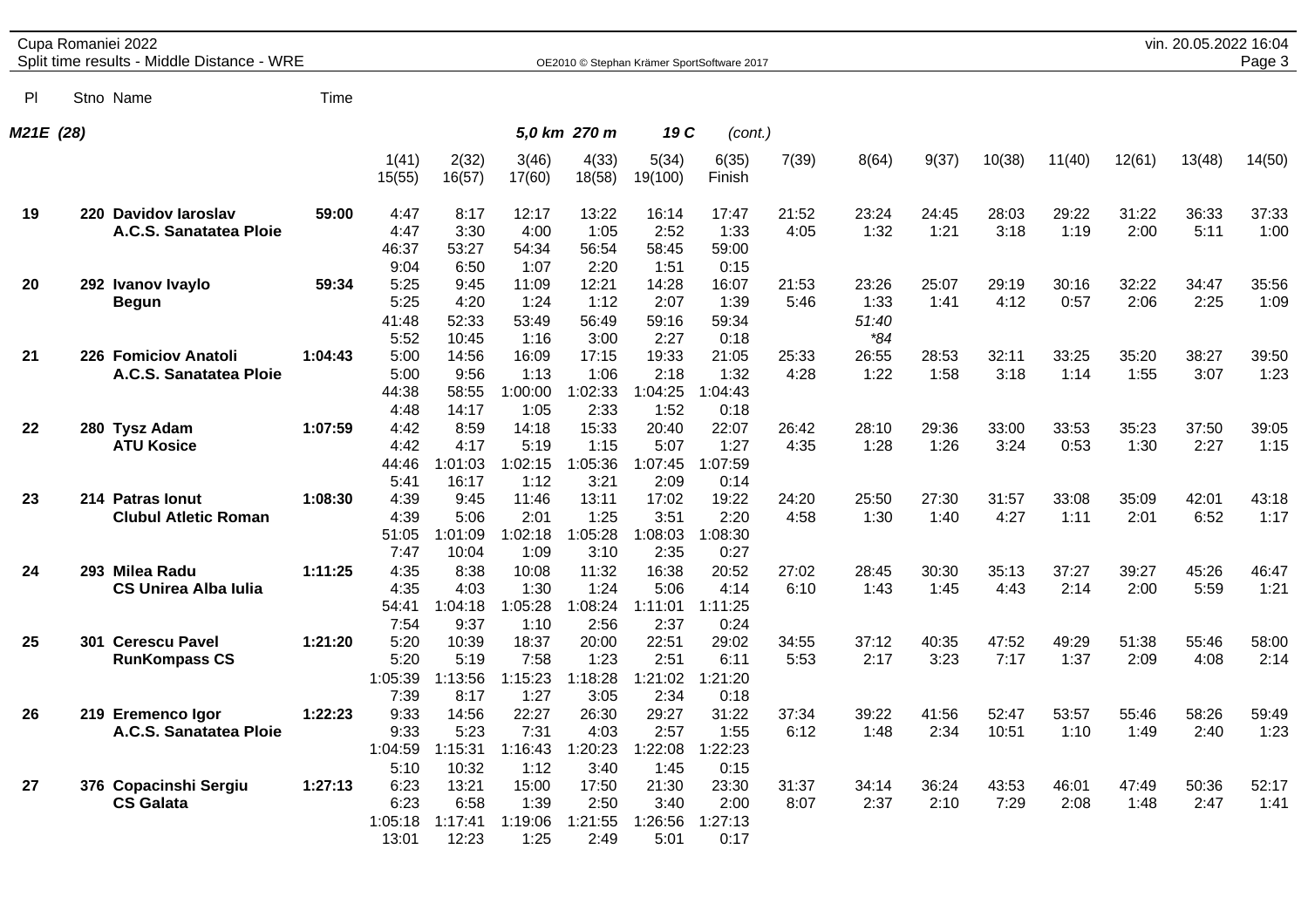|              | Cupa Romaniei 2022<br>Split time results - Middle Distance - WRE |         |                                  |                                   |                                  |                                  |                                            |                                  |               |               |               |                |               |               | vin. 20.05.2022 16:04 | Page 4        |
|--------------|------------------------------------------------------------------|---------|----------------------------------|-----------------------------------|----------------------------------|----------------------------------|--------------------------------------------|----------------------------------|---------------|---------------|---------------|----------------|---------------|---------------|-----------------------|---------------|
|              |                                                                  |         |                                  |                                   |                                  |                                  | OE2010 © Stephan Krämer SportSoftware 2017 |                                  |               |               |               |                |               |               |                       |               |
| P            | Stno Name                                                        | Time    |                                  |                                   |                                  |                                  |                                            |                                  |               |               |               |                |               |               |                       |               |
| M21E (28)    |                                                                  |         |                                  |                                   |                                  | 5,0 km 270 m                     | 19 C                                       | (cont.)                          |               |               |               |                |               |               |                       |               |
|              |                                                                  |         | 1(41)<br>15(55)                  | 2(32)<br>16(57)                   | 3(46)<br>17(60)                  | 4(33)<br>18(58)                  | 5(34)<br>19(100)                           | 6(35)<br>Finish                  | 7(39)         | 8(64)         | 9(37)         | 10(38)         | 11(40)        | 12(61)        | 13(48)                | 14(50)        |
| 28           | 274 Florin Zbarcea<br><b>C.S. BABARUNCA</b>                      | 1:30:19 | 7:08<br>7:08<br>1:11:49<br>12:14 | 12:49<br>5:41<br>1:23:16<br>11:27 | 20:29<br>7:40<br>1:24:49<br>1:33 | 21:39<br>1:10<br>1:27:44<br>2:55 | 23:55<br>2:16<br>1:30:03<br>2:19           | 25:22<br>1:27<br>1:30:19<br>0:16 | 30:11<br>4:49 | 31:56<br>1:45 | 33:31<br>1:35 | 51:24<br>17:53 | 52:45<br>1:21 | 54:34<br>1:49 | 58:01<br>3:27         | 59:35<br>1:34 |
| W21E (15)    |                                                                  |         | 1(51)<br>15(60)                  | 2(41)<br>16(58)                   | 3(52)<br>17(100)                 | 4,6 km 190 m<br>4(43)<br>Finish  | 17 C<br>5(53)                              | 6(34)                            | 7(44)         | 8(79)         | 9(64)         | 10(37)         | 11(61)        | 12(59)        | 13(55)                | 14(56)        |
| 1            | 242 Anghel Andra<br>Universitatea Craiova                        | 48:32   | 3:40<br>3:40<br>44:00<br>4:07    | 4:28<br>0:48<br>46:14<br>2:14     | 7:48<br>3:20<br>48:18<br>2:04    | 13:39<br>5:51<br>48:32<br>0:14   | 14:39<br>1:00                              | 18:59<br>4:20                    | 20:08<br>1:09 | 22:54<br>2:46 | 27:25<br>4:31 | 29:30<br>2:05  | 31:35<br>2:05 | 32:52<br>1:17 | 35:58<br>3:06         | 39:53<br>3:55 |
| $\mathbf{2}$ | 290 Dyaksova Andreya<br><b>Begun</b>                             | 49:47   | 6:21<br>6:21<br>44:52<br>4:15    | 7:04<br>0:43<br>47:38<br>2:46     | 10:34<br>3:30<br>49:34<br>1:56   | 13:40<br>3:06<br>49:47<br>0:13   | 16:03<br>2:23                              | 19:40<br>3:37                    | 20:24<br>0:44 | 22:53<br>2:29 | 27:29<br>4:36 | 29:01<br>1:32  | 31:52<br>2:51 | 33:00<br>1:08 | 36:59<br>3:59         | 40:37<br>3:38 |
| 3            | 289 Dyaksova Evangelina<br><b>Begun</b>                          | 50:50   | 3:56<br>3:56<br>45:58<br>4:34    | 4:47<br>0:51<br>48:22<br>2:24     | 8:18<br>3:31<br>50:36<br>2:14    | 11:40<br>3:22<br>50:50<br>0:14   | 13:15<br>1:35                              | 15:37<br>2:22                    | 17:55<br>2:18 | 21:09<br>3:14 | 25:50<br>4:41 | 27:48<br>1:58  | 31:03<br>3:15 | 32:09<br>1:06 | 36:51<br>4:42         | 41:24<br>4:33 |
| 4            | 218 Manchevici Olesea<br>A.C.S. Sanatatea Ploie                  | 56:53   | 4:08<br>4:08<br>51:38<br>6:41    | 5:07<br>0:59<br>54:29<br>2:51     | 9:04<br>3:57<br>56:36<br>2:07    | 13:24<br>4:20<br>56:53<br>0:17   | 14:18<br>0:54                              | 16:22<br>2:04                    | 17:19<br>0:57 | 19:53<br>2:34 | 25:02<br>5:09 | 31:25<br>6:23  | 35:38<br>4:13 | 36:47<br>1:09 | 40:39<br>3:52         | 44:57<br>4:18 |
| 5            | 237 Minoiu Veronica<br>Universitatea Craiova                     | 1:03:15 | 5:09<br>5:09<br>55:32<br>6:25    | 6:14<br>1:05<br>58:56<br>3:24     | 10:14<br>4:00<br>1:02:56<br>4:00 | 14:13<br>3:59<br>1:03:15<br>0:19 | 15:29<br>1:16                              | 18:47<br>3:18                    | 19:49<br>1:02 | 22:49<br>3:00 | 28:27<br>5:38 | 31:58<br>3:31  | 37:21<br>5:23 | 38:59<br>1:38 | 42:59<br>4:00         | 49:07<br>6:08 |
| 6            | 223 Nosenco Victoria<br>A.C.S. Sanatatea Ploie                   | 1:04:20 | 5:51<br>5:51<br>59:26<br>6:25    | 7:22<br>1:31<br>:02:15<br>2:49    | 12:49<br>5:27<br>1:04:07<br>1:52 | 17:10<br>4:21<br>1:04:20<br>0:13 | 18:35<br>1:25                              | 22:16<br>3:41                    | 23:09<br>0:53 | 26:38<br>3:29 | 32:47<br>6:09 | 39:40<br>6:53  | 43:47<br>4:07 | 44:55<br>1:08 | 48:48<br>3:53         | 53:01<br>4:13 |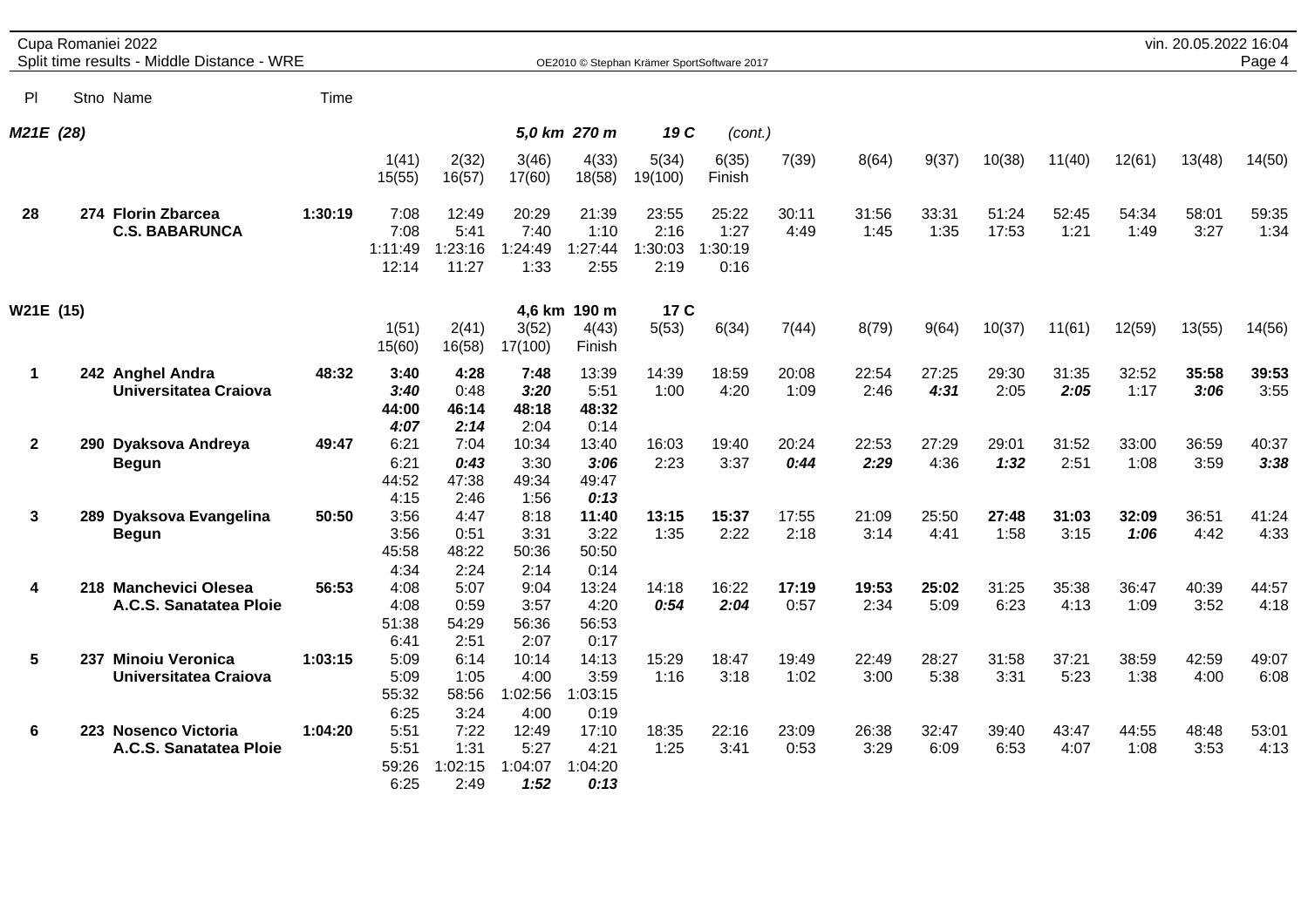|  | Cupa Romaniei 2022 |  |
|--|--------------------|--|
|--|--------------------|--|

Split time results - Middle Distance - WRE OE2010 © Stephan Krämer SportSoftware 2017

| PI                      | Stno Name                                                                            | Time       |                                  |                                  |                                   |                                   |               |               |               |               |                  |                  |                 |                 |                  |                 |
|-------------------------|--------------------------------------------------------------------------------------|------------|----------------------------------|----------------------------------|-----------------------------------|-----------------------------------|---------------|---------------|---------------|---------------|------------------|------------------|-----------------|-----------------|------------------|-----------------|
| W21E (15)               |                                                                                      |            |                                  |                                  |                                   | 4,6 km 190 m                      | 17 C          | (cont.)       |               |               |                  |                  |                 |                 |                  |                 |
|                         |                                                                                      |            | 1(51)<br>15(60)                  | 2(41)<br>16(58)                  | 3(52)<br>17(100)                  | 4(43)<br>Finish                   | 5(53)         | 6(34)         | 7(44)         | 8(79)         | 9(64)            | 10(37)           | 11(61)          | 12(59)          | 13(55)           | 14(56)          |
| $\overline{\mathbf{r}}$ | 308 Marusceac Ana<br><b>CS FAURI</b>                                                 | 1:09:02    | 4:30<br>4:30<br>1:01:32<br>8:53  | 5:32<br>1:02<br>1:05:44<br>4:12  | 10:50<br>5:18<br>1:08:43<br>2:59  | 15:33<br>4:43<br>1:09:02<br>0:19  | 16:45<br>1:12 | 20:07<br>3:22 | 21:07<br>1:00 | 24:19<br>3:12 | 30:45<br>6:26    | 38:50<br>8:05    | 41:49<br>2:59   | 43:28<br>1:39   | 47:36<br>4:08    | 52:39<br>5:03   |
| 8                       | 13 Deac Anca<br><b>Clubul Sportiv Electro</b>                                        | 1:11:25    | 8:12<br>8:12<br>1:03:48<br>6:33  | 9:15<br>1:03<br>1:07:09<br>3:21  | 13:15<br>4:00<br>1:11:01<br>3:52  | 21:44<br>8:29<br>1:11:25<br>0:24  | 22:59<br>1:15 | 26:41<br>3:42 | 28:00<br>1:19 | 31:19<br>3:19 | 37:02<br>5:43    | 40:04<br>3:02    | 45:16<br>5:12   | 47:02<br>1:46   | 51:10<br>4:08    | 57:15<br>6:05   |
| 9                       | 342 Virag Timea<br><b>C.S. TranSilva Cluj</b>                                        | 1:13:24    | 7:46<br>7:46<br>1:06:48<br>10:11 | 8:33<br>0:47<br>1:10:26<br>3:38  | 13:18<br>4:45<br>1:13:05<br>2:39  | 18:51<br>5:33<br>1:13:24<br>0:19  | 19:49<br>0:58 | 22:54<br>3:05 | 24:20<br>1:26 | 27:15<br>2:55 | 33:30<br>6:15    | 35:54<br>2:24    | 40:41<br>4:47   | 42:33<br>1:52   | 49:54<br>7:21    | 56:37<br>6:43   |
| 10                      | 340 Bartha Dorottya<br><b>C.S. TranSilva Cluj</b>                                    | 1:18:12    | 4:23<br>4:23<br>1:11:03<br>8:53  | 5:26<br>1:03<br>1:14:34<br>3:31  | 17:56<br>12:30<br>1:17:53<br>3:19 | 22:31<br>4:35<br>1:18:12<br>0:19  | 23:56<br>1:25 | 27:22<br>3:26 | 28:17<br>0:55 | 31:33<br>3:16 | 37:53<br>6:20    | 40:17<br>2:24    | 44:57<br>4:40   | 47:11<br>2:14   | 54:44<br>7:33    | 1:02:10<br>7:26 |
| 11                      | 221 Cemirtan Sofia<br>A.C.S. Sanatatea Ploie                                         | 1:39:09    | 5:23<br>5:23<br>1:30:14<br>10:32 | 7:02<br>1:39<br>:35:06<br>4:52   | 20:53<br>13:51<br>1:38:54<br>3:48 | 25:46<br>4:53<br>1:39:09<br>0:15  | 27:00<br>1:14 | 30:33<br>3:33 | 31:46<br>1:13 | 36:16<br>4:30 | 47:19<br>11:03   | 50:10<br>2:51    | 57:52<br>7:42   | 59:40<br>1:48   | 1:10:49<br>11:09 | 1:19:42<br>8:53 |
| 12                      | 232 Ekman Malin<br>Universitatea Craiova                                             | 2:17:16    | 8:08<br>8:08<br>2:08:44<br>21:37 | 10:13<br>2:05<br>2:13:05<br>4:21 | 16:32<br>6:19<br>2:16:54<br>3:49  | 36:32<br>20:00<br>2:17:16<br>0:22 | 38:24<br>1:52 | 43:23<br>4:59 | 45:06<br>1:43 | 52:37<br>7:31 | 1:06:08<br>13:31 | 1:23:55<br>17:47 | 1:27:46<br>3:51 | 1:30:15<br>2:29 | 1:38:53<br>8:38  | 1:47:07<br>8:14 |
|                         | 222 Savinova Zlata<br>A.C.S. Sanatatea Ploie<br>105 Galateanu Adela Maria            | dns<br>dns |                                  |                                  |                                   |                                   |               |               |               |               |                  |                  |                 |                 |                  |                 |
|                         | <b>VSK Csikszereda Mierc</b><br>296 Maiorescu Irina Gabrie<br><b>CS Mentor Silva</b> | dns        |                                  |                                  |                                   |                                   |               |               |               |               |                  |                  |                 |                 |                  |                 |
| W12 (8)                 |                                                                                      |            | 1(65)                            | 2(54)                            | 3(74)                             | 2,1 km 100 m<br>4(77)             | 10C<br>5(75)  | 6(73)         | 7(72)         | 8(67)         | 9(82)            | 10(100)          | Finish          |                 |                  |                 |
| 1                       | 275 Dragomir Letitia<br><b>C.S. BABARUNCA</b>                                        | 32:40      | 1:17<br>1:17                     | 5:17<br>4:00                     | 7:55<br>2:38                      | 11:44<br>3:49                     | 15:37<br>3:53 | 20:11<br>4:34 | 22:03<br>1:52 | 25:52<br>3:49 | 27:50<br>1:58    | 32:23<br>4:33    | 32:40<br>0:17   |                 | 12:51<br>$*76$   |                 |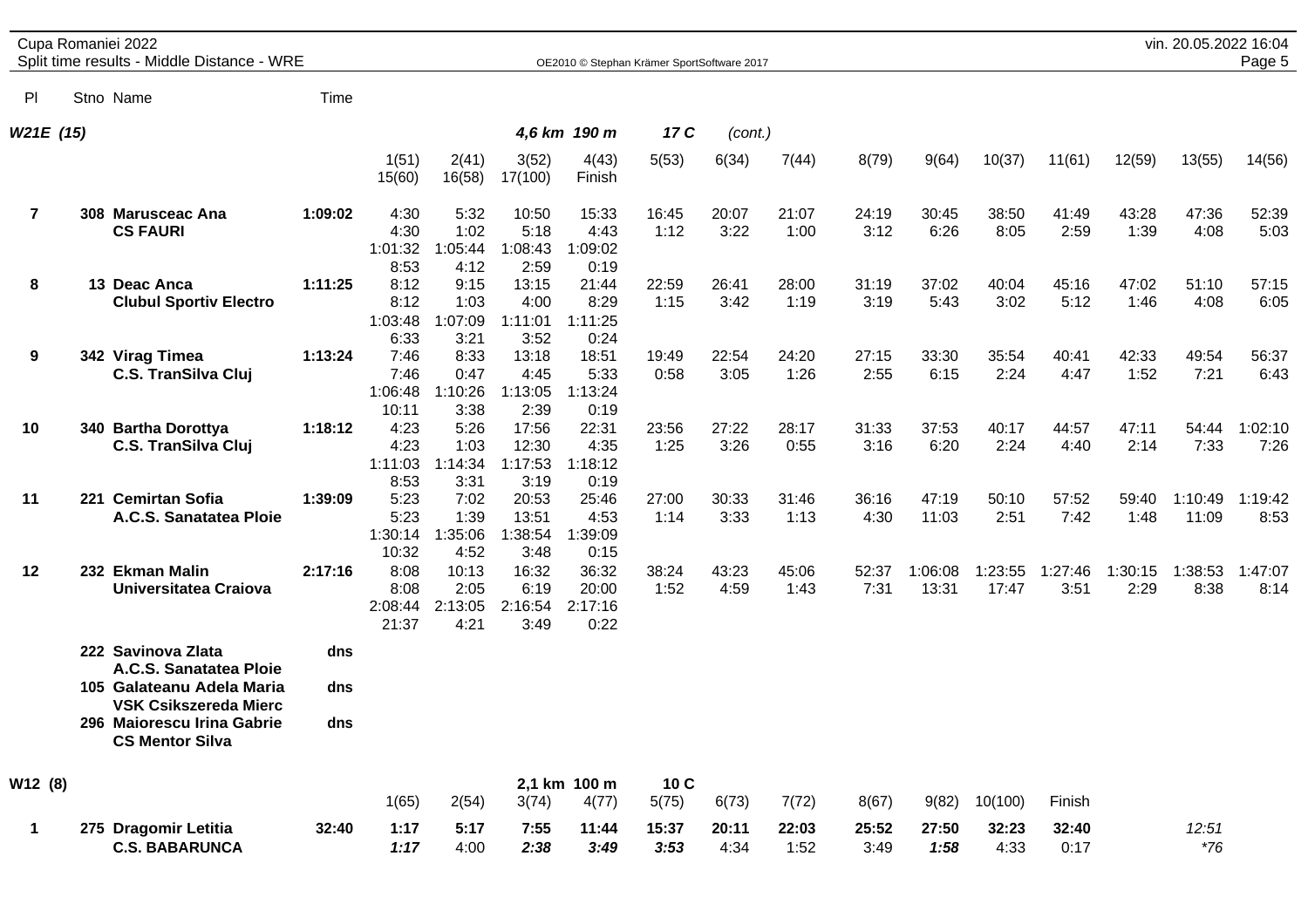|              | Cupa Romaniei 2022<br>Split time results - Middle Distance - WRE |       |       |       |       |              | OE2010 © Stephan Krämer SportSoftware 2017 |         |       |       |       |         |        | vin. 20.05.2022 16:04<br>Page 6 |
|--------------|------------------------------------------------------------------|-------|-------|-------|-------|--------------|--------------------------------------------|---------|-------|-------|-------|---------|--------|---------------------------------|
| <b>PI</b>    | Stno Name                                                        | Time  |       |       |       |              |                                            |         |       |       |       |         |        |                                 |
| W12(8)       |                                                                  |       |       |       |       | 2,1 km 100 m | 10 C                                       | (cont.) |       |       |       |         |        |                                 |
|              |                                                                  |       | 1(65) | 2(54) | 3(74) | 4(77)        | 5(75)                                      | 6(73)   | 7(72) | 8(67) | 9(82) | 10(100) | Finish |                                 |
| $\mathbf{2}$ | Tudorascu Ana<br>259                                             | 38:10 | 1:42  | 6:07  | 9:57  | 15:36        | 20:21                                      | 25:00   | 26:03 | 29:45 | 34:39 | 37:55   | 38:10  |                                 |
|              | <b>C.S. BABARUNCA</b>                                            |       | 1:42  | 4:25  | 3:50  | 5:39         | 4:45                                       | 4:39    | 1:03  | 3:42  | 4:54  | 3:16    | 0:15   |                                 |
| 3            | 258 Tudorascu Maria                                              | 41:08 | 1:45  | 7:43  | 12:07 | 17:07        | 27:56                                      | 31:49   | 32:59 | 35:21 | 38:25 | 40:53   | 41:08  |                                 |
|              | <b>C.S. BABARUNCA</b>                                            |       | 1:45  | 5:58  | 4:24  | 5:00         | 10:49                                      | 3:53    | 1:10  | 2:22  | 3:04  | 2:28    | 0:15   |                                 |
| 4            | 333 Balazsi Zsofia                                               | 42:10 | 2:01  | 9:54  | 13:52 | 19:08        | 24:00                                      | 29:00   | 30:05 | 33:26 | 38:42 | 41:57   | 42:10  |                                 |
|              | <b>C.S. TranSilva Cluj</b>                                       |       | 2:01  | 7:53  | 3:58  | 5:16         | 4:52                                       | 5:00    | 1:05  | 3:21  | 5:16  | 3:15    | 0:13   |                                 |
| 5            | 335 Szocs Reka                                                   | 47:03 | 2:16  | 8:25  | 18:26 | 23:47        | 28:55                                      | 35:26   | 36:27 | 40:28 | 43:02 | 46:48   | 47:03  |                                 |
|              | <b>C.S. TranSilva Cluj</b>                                       |       | 2:16  | 6:09  | 10:01 | 5:21         | 5:08                                       | 6:31    | 1:01  | 4:01  | 2:34  | 3:46    | 0:15   |                                 |
| 6            | 217 Pavelescu Letitia                                            | 51:09 | 2:00  | 5:33  | 10:27 | 18:01        | 21:57                                      | 28:17   | 31:23 | 40:24 | 47:08 | 50:52   | 51:09  |                                 |
|              | <b>Clubul Atletic Roman</b>                                      |       | 2:00  | 3:33  | 4:54  | 7:34         | 3:56                                       | 6:20    | 3:06  | 9:01  | 6:44  | 3:44    | 0:17   |                                 |
|              | 362 Tudorache Silvia Mari<br><b>OK Silva Campina</b>             | dns   |       |       |       |              |                                            |         |       |       |       |         |        |                                 |
|              | 260 Alexa-Pop Maria<br><b>C.S. BABARUNCA</b>                     | dns   |       |       |       |              |                                            |         |       |       |       |         |        |                                 |

| W14 (9)      |                                   |       |       |       |       | 2,1 km 110 m | 11 <sub>C</sub> |       |       |       |       |        |         |        |       |
|--------------|-----------------------------------|-------|-------|-------|-------|--------------|-----------------|-------|-------|-------|-------|--------|---------|--------|-------|
|              |                                   |       | 1(65) | 2(49) | 3(71) | 4(75)        | 5(77)           | 6(69) | 7(85) | 8(84) | 9(67) | 10(82) | 11(100) | Finish |       |
|              | David Julia<br>329                | 30:00 | 1:58  | 4:59  | 6:46  | 10:53        | 12:44           | 14:13 | 18:46 | 22:14 | 25:41 | 27:30  | 29:46   | 30:00  | 15:14 |
|              | <b>CS ORIENTER Tg Mure</b>        |       | 1:58  | 3:01  | 1:47  | 4:07         | 1:51            | 1:29  | 4:33  | 3:28  | 3:27  | 1:49   | 2:16    | 0:14   | *83   |
| $\mathbf{2}$ | 277<br><b>Brandus Ana</b>         | 30:31 | 1:25  | 2:59  | 4:40  | 9:00         | 10:52           | 11:56 | 16:42 | 21:11 | 26:03 | 27:40  | 30:16   | 30:31  |       |
|              | <b>C.S. BABARUNCA</b>             |       | 1:25  | 1:34  | 1:41  | 4:20         | 1:52            | 1:04  | 4:46  | 4:29  | 4:52  | 1:37   | 2:36    | 0:15   |       |
| 3            | <b>Stupu Sonia</b><br>264         | 34:05 | 1:06  | 3:41  | 6:03  | 9:14         | 11:42           | 16:16 | 18:23 | 24:31 | 28:46 | 30:46  | 33:49   | 34:05  |       |
|              | <b>C.S. BABARUNCA</b>             |       | 1:06  | 2:35  | 2:22  | 3:11         | 2:28            | 4:34  | 2:07  | 6:08  | 4:15  | 2:00   | 3:03    | 0:16   |       |
| 4            | 332 Balogh Zsofia                 | 35:55 | 1:30  | 3:26  | 7:35  | 11:20        | 13:57           | 18:14 | 20:33 | 26:29 | 30:53 | 32:41  | 35:37   | 35:55  |       |
|              | <b>CS ORIENTER Tg Mure</b>        |       | 1:30  | 1:56  | 4:09  | 3:45         | 2:37            | 4:17  | 2:19  | 5:56  | 4:24  | 1:48   | 2:56    | 0:18   |       |
| 5            | 270 Mazilu Andreea                | 36:51 | 1:36  | 3:25  | 6:29  | 16:28        | 18:45           | 20:21 | 24:06 | 27:28 | 32:03 | 34:21  | 36:36   | 36:51  |       |
|              | <b>C.S. BABARUNCA</b>             |       | 1:36  | 1:49  | 3:04  | 9:59         | 2:17            | 1:36  | 3:45  | 3:22  | 4:35  | 2:18   | 2:15    | 0:15   |       |
| 6            | <b>Pascu Ana</b><br>113           | 40:39 | 0:52  | 6:52  | 8:21  | 12:37        | 14:53           | 16:26 | 20:11 | 32:18 | 35:33 | 37:39  | 40:23   | 40:39  | 36:53 |
|              | <b>CS Chimia Victoria</b>         |       | 0:52  | 6:00  | 1:29  | 4:16         | 2:16            | 1:33  | 3:45  | 12:07 | 3:15  | 2:06   | 2:44    | 0:16   | *58   |
|              | <b>Heim Sara</b><br>324           | 46:29 | 1:18  | 5:05  | 8:23  | 18:28        | 20:41           | 22:20 | 26:05 | 38:12 | 41:28 | 43:31  | 46:16   | 46:29  | 6:39  |
|              | <b>CS ORIENTER Tg Mure</b>        |       | 1:18  | 3:47  | 3:18  | 10:05        | 2:13            | 1:39  | 3:45  | 12:07 | 3:16  | 2:03   | 2:45    | 0:13   | *35   |
|              |                                   |       | 42:41 |       |       |              |                 |       |       |       |       |        |         |        |       |
|              |                                   |       | $*58$ |       |       |              |                 |       |       |       |       |        |         |        |       |
| 8            | <b>Tonk Hanna-Dorottya</b><br>334 | 46:32 | 1:12  | 3:44  | 7:53  | 14:46        | 17:56           | 22:01 | 29:57 | 34:52 | 40:01 | 43:24  | 46:15   | 46:32  |       |
|              | <b>C.S. TranSilva Cluj</b>        |       | 1:12  | 2:32  | 4:09  | 6:53         | 3:10            | 4:05  | 7:56  | 4:55  | 5:09  | 3:23   | 2:51    | 0:17   |       |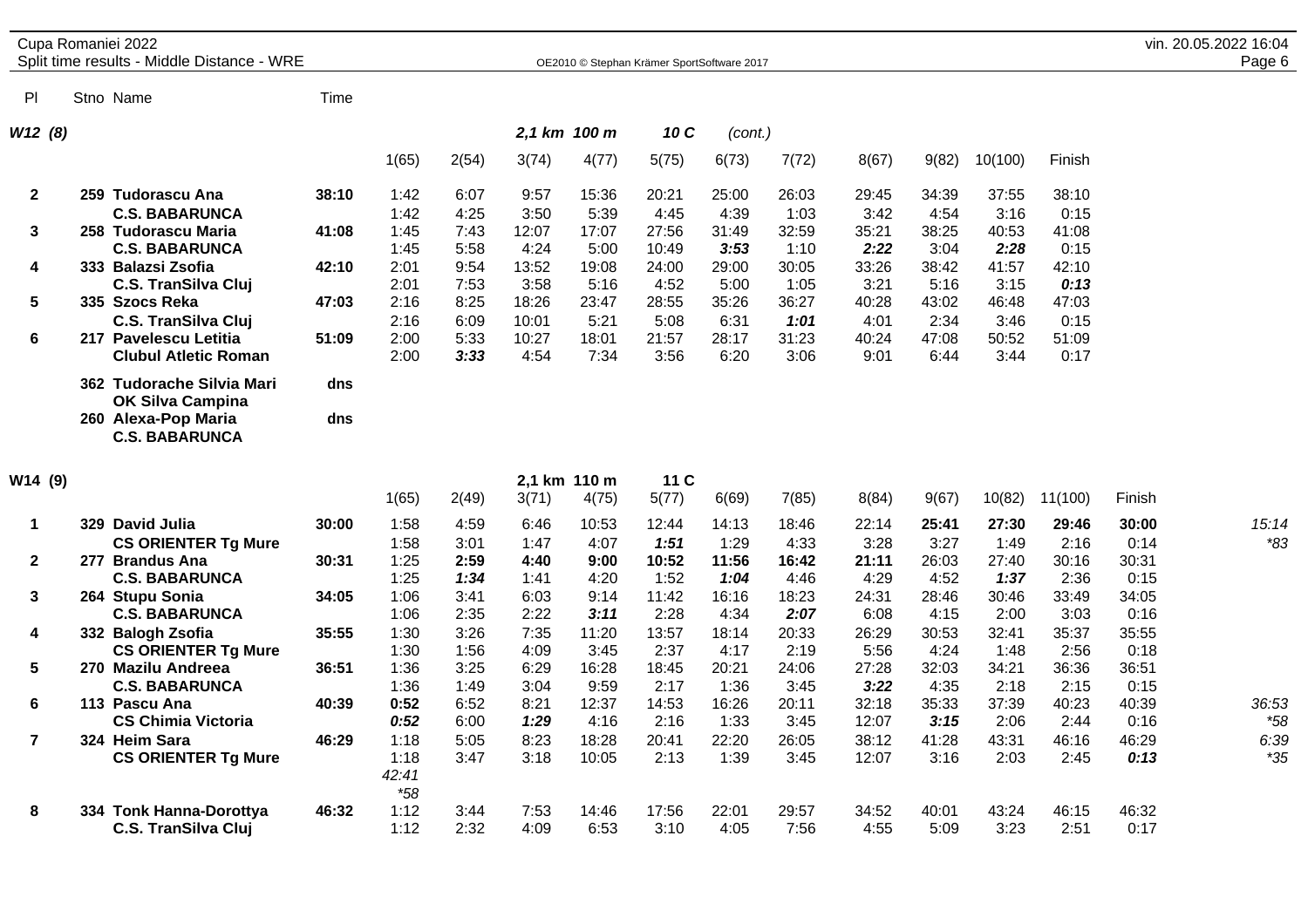|              |  | Cupa Romaniei 2022<br>Split time results - Middle Distance - WRE |         |                                 |                               |                                 |                       | OE2010 © Stephan Krämer SportSoftware 2017 |               |               |               |               |                |                  |                 | vin. 20.05.2022 16:04 | Page 7          |
|--------------|--|------------------------------------------------------------------|---------|---------------------------------|-------------------------------|---------------------------------|-----------------------|--------------------------------------------|---------------|---------------|---------------|---------------|----------------|------------------|-----------------|-----------------------|-----------------|
| PI           |  | Stno Name                                                        | Time    |                                 |                               |                                 |                       |                                            |               |               |               |               |                |                  |                 |                       |                 |
| W14(9)       |  |                                                                  |         |                                 |                               |                                 | 2,1 km 110 m          | 11 C                                       | (cont.)       |               |               |               |                |                  |                 |                       |                 |
|              |  |                                                                  |         | 1(65)                           | 2(49)                         | 3(71)                           | 4(75)                 | 5(77)                                      | 6(69)         | 7(85)         | 8(84)         | 9(67)         | 10(82)         | 11(100)          | Finish          |                       |                 |
| 9            |  | 244 Atanasova Yoana<br><b>Trapezitca 1954</b>                    | 47:24   | 1:04<br>1:04                    | 9:13<br>8:09                  | 15:38<br>6:25                   | 24:24<br>8:46         | 26:44<br>2:20                              | 29:24<br>2:40 | 34:30<br>5:06 | 38:18<br>3:48 | 42:20<br>4:02 | 44:58<br>2:38  | 47:07<br>2:09    | 47:24<br>0:17   |                       |                 |
| W16 (3)      |  |                                                                  |         | 1(31)<br>Finish                 | 2(51)                         | 3(52)                           | 3.2 km 120 m<br>4(43) | 14 C<br>5(53)                              | 6(36)         | 7(39)         | 8(64)         | 9(77)         | 10(56)         | 11(84)           | 12(67)          | 13(58)                | 14(100)         |
| $\mathbf{1}$ |  | 364 Tudorache Alexia Mih<br><b>OK Silva Campina</b>              | 38:59   | 3:22<br>3:22<br>38:59<br>0:14   | 5:06<br>1:44                  | 11:28<br>6:22                   | 15:48<br>4:20         | 17:09<br>1:21                              | 18:38<br>1:29 | 21:34<br>2:56 | 23:13<br>1:39 | 25:19<br>2:06 | 27:38<br>2:19  | 32:23<br>4:45    | 35:14<br>2:51   | 36:21<br>1:07         | 38:45<br>2:24   |
| $\mathbf{2}$ |  | 112 Pop Diana Maria<br><b>CS Chimia Victoria</b>                 | 59:22   | 3:50<br>3:50<br>59:22<br>0:15   | 4:58<br>1:08                  | 12:24<br>7:26                   | 19:22<br>6:58         | 20:40<br>1:18                              | 27:30<br>6:50 | 32:28<br>4:58 | 34:47<br>2:19 | 37:35<br>2:48 | 44:03<br>6:28  | 50:58<br>6:55    | 55:13<br>4:15   | 56:24<br>1:11         | 59:07<br>2:43   |
| 3            |  | 356 Bojte Sara<br><b>C.S. TranSilva Cluj</b>                     | 1:13:04 | 9:55<br>9:55<br>1:13:04<br>0:12 | 10:50<br>0:55                 | 15:11<br>4:21<br>34:46<br>$*69$ | 22:38<br>7:27         | 23:44<br>1:06                              | 25:10<br>1:26 | 28:54<br>3:44 | 31:01<br>2:07 | 33:42<br>2:41 | 44:37<br>10:55 | 1:00:58<br>16:21 | 1:05:04<br>4:06 | 1:06:33<br>1:29       | 1:12:52<br>6:19 |
| W18 (6)      |  |                                                                  |         | 1(51)<br>15(100)                | 2(42)<br>Finish               | 3(32)                           | 3,5 km 125 m<br>4(43) | 15 C<br>5(53)                              | 6(44)         | 7(35)         | 8(79)         | 9(63)         | 10(56)         | 11(85)           | 12(84)          | 13(67)                | 14(58)          |
| 1            |  | 305 Palhegyi Orsolya<br><b>CS Ady Liceum Orade</b>               | 46:15   | 4:27<br>4:27<br>45:57<br>3:14   | 8:44<br>4:17<br>46:15<br>0:18 | 14:17<br>5:33                   | 17:01<br>2:44         | 17:59<br>0:58                              | 22:38<br>4:39 | 25:13<br>2:35 | 27:18<br>2:05 | 30:44<br>3:26 | 33:38<br>2:54  | 35:42<br>2:04    | 38:29<br>2:47   | 41:26<br>2:57         | 42:43<br>1:17   |
| $\mathbf{2}$ |  | 256 Bahchevanova Desisla<br><b>Compass-Cross</b>                 | 47:20   | 4:47<br>4:47<br>47:05<br>2:02   | 7:10<br>2:23<br>47:20<br>0:15 | 15:01<br>7:51                   | 18:07<br>3:06         | 19:46<br>1:39                              | 23:24<br>3:38 | 24:41<br>1:17 | 27:02<br>2:21 | 30:48<br>3:46 | 33:52<br>3:04  | 38:54<br>5:02    | 41:09<br>2:15   | 44:01<br>2:52         | 45:03<br>1:02   |
| $\mathbf{3}$ |  | 16 Peles Stefania<br><b>Clubul Sportiv Electro</b>               | 49:41   | 4:55<br>4:55<br>49:25<br>2:29   | 9:11<br>4:16<br>49:41<br>0:16 | 15:23<br>6:12                   | 20:57<br>5:34         | 22:18<br>1:21                              | 27:02<br>4:44 | 29:10<br>2:08 | 31:39<br>2:29 | 35:06<br>3:27 | 37:28<br>2:22  | 40:13<br>2:45    | 42:27<br>2:14   | 45:30<br>3:03         | 46:56<br>1:26   |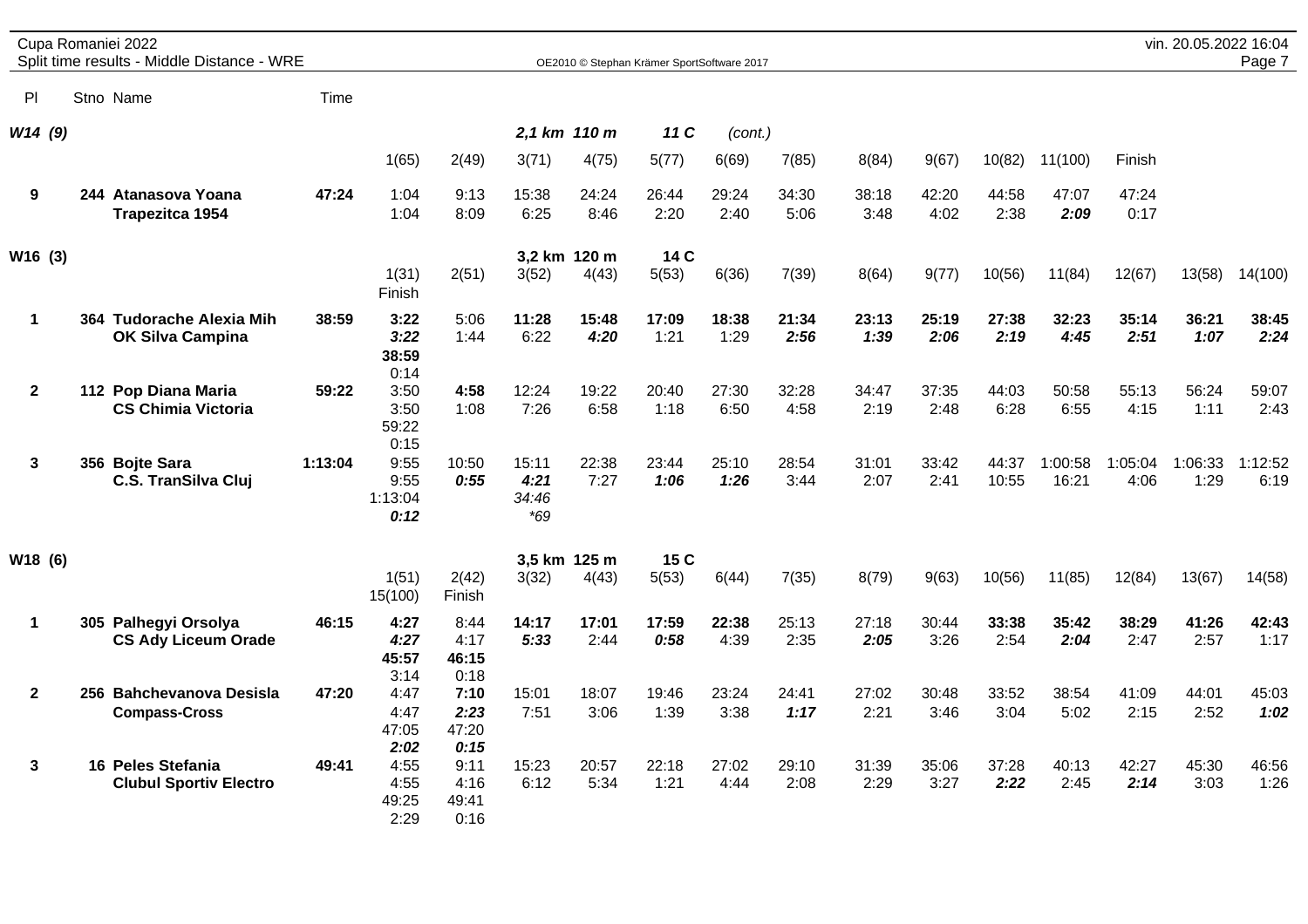|                         | Cupa Romaniei 2022<br>Split time results - Middle Distance - WRE |         |                                   |                                  |                |                                 | OE2010 © Stephan Krämer SportSoftware 2017 |               |                |               |                 |                 |                  |                 | vin. 20.05.2022 16:04 | Page 8          |
|-------------------------|------------------------------------------------------------------|---------|-----------------------------------|----------------------------------|----------------|---------------------------------|--------------------------------------------|---------------|----------------|---------------|-----------------|-----------------|------------------|-----------------|-----------------------|-----------------|
| P                       | Stno Name                                                        | Time    |                                   |                                  |                |                                 |                                            |               |                |               |                 |                 |                  |                 |                       |                 |
| W18 (6)                 |                                                                  |         |                                   |                                  |                | 3.5 km 125 m                    | 15 C                                       | (cont.)       |                |               |                 |                 |                  |                 |                       |                 |
|                         |                                                                  |         | 1(51)<br>15(100)                  | 2(42)<br>Finish                  | 3(32)          | 4(43)                           | 5(53)                                      | 6(44)         | 7(35)          | 8(79)         | 9(63)           | 10(56)          | 11(85)           | 12(84)          | 13(67)                | 14(58)          |
| 4                       | 19 Manu Andreea<br><b>Clubul Sportiv Electro</b>                 | 50:32   | 4:59<br>4:59<br>50:16<br>2:33     | 9:31<br>4:32<br>50:32<br>0:16    | 16:15<br>6:44  | 18:34<br>2:19                   | 19:41<br>1:07                              | 23:03<br>3:22 | 24:24<br>1:21  | 26:36<br>2:12 | 29:41<br>3:05   | 36:40<br>6:59   | 38:57<br>2:17    | 43:37<br>4:40   | 46:25<br>2:48         | 47:43<br>1:18   |
| $\overline{\mathbf{5}}$ | 266 Stupu Iulia<br><b>C.S. BABARUNCA</b>                         | 1:00:20 | 4:31<br>4:31<br>59:59<br>3:01     | 8:20<br>3:49<br>:00:20<br>0:21   | 23:25<br>15:05 | 26:29<br>3:04                   | 27:51<br>1:22                              | 31:46<br>3:55 | 33:48<br>2:02  | 37:14<br>3:26 | 42:13<br>4:59   | 45:10<br>2:57   | 47:56<br>2:46    | 51:22<br>3:26   | 55:28<br>4:06         | 56:58<br>1:30   |
| 6                       | 249 Milkova Tsvetelina<br><b>Compass-Cross</b>                   | 1:39:12 | 5:51<br>5:51<br>1:38:54<br>2:30   | 17:31<br>11:40<br>:39:12<br>0:18 | 39:45<br>22:14 | 45:00<br>5:15                   | 46:46<br>1:46                              | 52:14<br>5:28 | 55:02<br>2:48  | 57:54<br>2:52 | 1:05:53<br>7:59 | 1:12:23<br>6:30 | 1:25:03<br>12:40 | 1:31:15<br>6:12 | 1:35:13<br>3:58       | 1:36:24<br>1:11 |
| W20 (4)                 |                                                                  |         | 1(51)<br>15(100)                  | 2(42)<br>Finish                  | 3(32)          | 3,5 km 125 m<br>4(43)           | 15 C<br>5(53)                              | 6(44)         | 7(35)          | 8(79)         | 9(63)           | 10(56)          | 11(85)           | 12(84)          | 13(67)                | 14(58)          |
| $\mathbf{1}$            | 14 Roman Alexandra<br><b>Clubul Sportiv Electro</b>              | 45:20   | 4:55<br>4:55<br>45:03<br>2:22     | 7:50<br>2:55<br>45:20<br>0:17    | 13:17<br>5:27  | 16:00<br>2:43                   | 18:02<br>2:02                              | 22:05<br>4:03 | 24:06<br>2:01  | 27:27<br>3:21 | 31:02<br>3:35   | 33:18<br>2:16   | 35:25<br>2:07    | 37:52<br>2:27   | 41:22<br>3:30         | 42:41<br>1:19   |
| $\mathbf{2}$            | 103 Galateanu Daria<br><b>VSK Csikszereda Mierc</b>              | 1:02:53 | 16:34<br>16:34<br>1:02:36<br>2:30 | 18:46<br>2:12<br>1:02:53<br>0:17 | 25:03<br>6:17  | 32:23<br>7:20                   | 33:49<br>1:26                              | 37:34<br>3:45 | 39:31<br>1:57  | 42:17<br>2:46 | 46:18<br>4:01   | 49:06<br>2:48   | 52:06<br>3:00    | 55:18<br>3:12   | 58:43<br>3:25         | 1:00:06<br>1:23 |
| 3                       | 2 Sigmond Eva<br><b>CSU Madaras</b>                              | 1:04:27 | 4:51<br>4:51<br>1:04:06<br>8:47   | 12:02<br>7:11<br>1:04:27<br>0:21 | 18:44<br>6:42  | 22:09<br>3:25                   | 24:16<br>2:07                              | 27:47<br>3:31 | 32:08<br>4:21  | 36:07<br>3:59 | 40:20<br>4:13   | 43:43<br>3:23   | 46:46<br>3:03    | 49:19<br>2:33   | 53:58<br>4:39         | 55:19<br>1:21   |
| 4                       | 15 Creciun Alexandra<br><b>Clubul Sportiv Electro</b>            | 1:11:35 | 6:52<br>6:52<br>1:11:18<br>3:21   | 13:37<br>6:45<br>1:11:35<br>0:17 | 19:30<br>5:53  | 25:29<br>5:59<br>22:13<br>$*33$ | 27:01<br>1:32<br>23:01<br>$*53$            | 31:18<br>4:17 | 43:41<br>12:23 | 46:25<br>2:44 | 51:43<br>5:18   | 55:21<br>3:38   | 58:26<br>3:05    | 1:01:52<br>3:26 | 1:05:09<br>3:17       | 1:07:57<br>2:48 |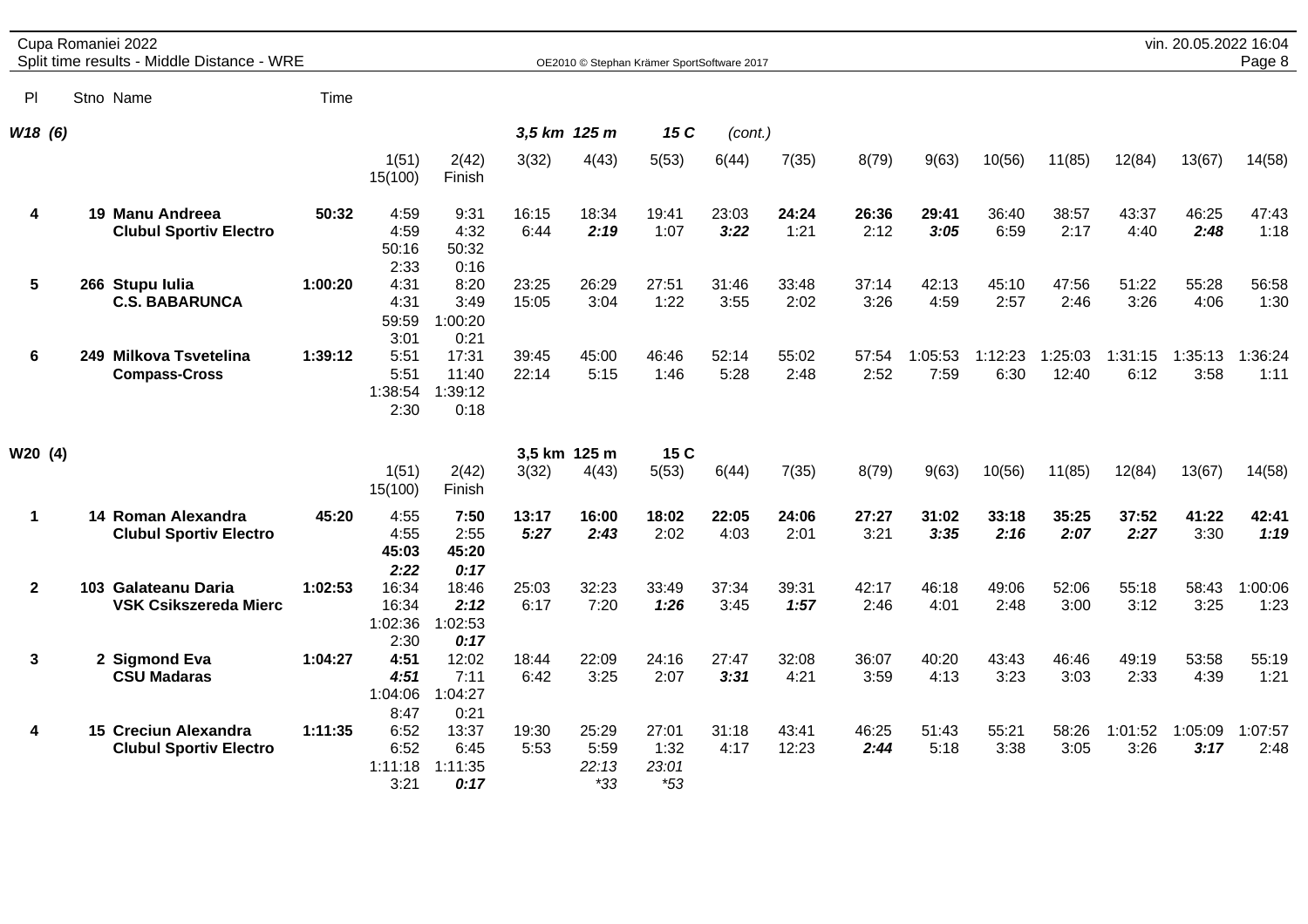|              | Cupa Romaniei 2022<br>Split time results - Middle Distance - WRE |         |                                   |                                  |                                  |                                  | OE2010 © Stephan Krämer SportSoftware 2017 |                 |                 |                 |                 |                 |                  |                 | vin. 20.05.2022 16:04 | Page 9          |
|--------------|------------------------------------------------------------------|---------|-----------------------------------|----------------------------------|----------------------------------|----------------------------------|--------------------------------------------|-----------------|-----------------|-----------------|-----------------|-----------------|------------------|-----------------|-----------------------|-----------------|
| PI           | Stno Name                                                        | Time    |                                   |                                  |                                  |                                  |                                            |                 |                 |                 |                 |                 |                  |                 |                       |                 |
| W35 (2)      |                                                                  |         | 1(31)<br>15(60)                   | 2(42)<br>16(58)                  | 3(52)<br>17(100)                 | 3,8 km 135 m<br>4(43)<br>Finish  | 17 C<br>5(33)                              | 6(45)           | 7(44)           | 8(79)           | 9(39)           | 10(64)          | 11(78)           | 12(77)          | 13(56)                | 14(85)          |
| $\mathbf 1$  | 211 Patras Mirela Violeta<br><b>Clubul Atletic Roman</b>         | 1:21:49 | 4:40<br>4:40<br>1:14:58<br>5:05   | 8:38<br>3:58<br>1:18:35<br>3:37  | 14:59<br>6:21<br>1:21:30<br>2:55 | 22:10<br>7:11<br>1:21:49<br>0:19 | 23:54<br>1:44                              | 33:27<br>9:33   | 36:34<br>3:07   | 40:40<br>4:06   | 45:19<br>4:39   | 53:24<br>8:05   | 55:14<br>1:50    | 57:02<br>1:48   | 1:03:48<br>6:46       | 1:09:53<br>6:05 |
| $\mathbf{2}$ | 276 Cretu Cristina<br><b>C.S. BABARUNCA</b>                      | 1:30:30 | 5:26<br>5:26<br>1:20:30<br>10:36  | 10:19<br>4:53<br>1:26:54<br>6:24 | 15:47<br>5:28<br>1:30:10<br>3:16 | 24:10<br>8:23<br>1:30:30<br>0:20 | 26:00<br>1:50                              | 29:30<br>3:30   | 33:49<br>4:19   | 41:39<br>7:50   | 46:49<br>5:10   | 50:10<br>3:21   | 54:14<br>4:04    | 55:17<br>1:03   | 1:05:08<br>9:51       | 1:09:54<br>4:46 |
| W45 (2)      |                                                                  |         | 1(51)<br>15(100)                  | 2(42)<br>Finish                  | 3(32)                            | 3,5 km 125 m<br>4(43)            | 15 C<br>5(53)                              | 6(44)           | 7(35)           | 8(79)           | 9(63)           | 10(56)          | 11(85)           | 12(84)          | 13(67)                | 14(58)          |
| $\mathbf{1}$ | 245 Atanasova Mariyana<br><b>Trapezitca 1954</b>                 | 54:39   | 6:46<br>6:46<br>54:21<br>3:08     | 9:32<br>2:46<br>54:39<br>0:18    | 15:53<br>6:21                    | 20:12<br>4:19                    | 21:45<br>1:33                              | 25:43<br>3:58   | 27:38<br>1:55   | 30:45<br>3:07   | 35:09<br>4:24   | 38:20<br>3:11   | 42:11<br>3:51    | 45:15<br>3:04   | 49:07<br>3:52         | 51:13<br>2:06   |
| $\mathbf{2}$ | 328 Fazakas Emoke<br><b>CS ORIENTER Tg Mure</b>                  | 1:00:10 | 6:05<br>6:05<br>59:47<br>3:18     | 8:21<br>2:16<br>1:00:10<br>0:23  | 16:43<br>8:22                    | 24:06<br>7:23<br>20:35<br>$*33$  | 25:46<br>1:40                              | 30:06<br>4:20   | 31:59<br>1:53   | 35:09<br>3:10   | 39:52<br>4:43   | 43:15<br>3:23   | 46:40<br>3:25    | 50:17<br>3:37   | 54:33<br>4:16         | 56:29<br>1:56   |
| W50 (2)      |                                                                  |         | 1(31)<br>Finish                   | 2(51)                            | 3(52)                            | 3,2 km 120 m<br>4(43)            | 14 C<br>5(53)                              | 6(36)           | 7(39)           | 8(64)           | 9(77)           | 10(56)          | 11(84)           | 12(67)          | 13(58)                | 14(100)         |
| $\mathbf 1$  | 262 Stefan Cristina<br><b>C.S. BABARUNCA</b>                     | 1:12:14 | 5:17<br>5:17<br>1:12:14<br>0:27   | 6:48<br>1:31                     | 14:17<br>7:29                    | 22:21<br>8:04                    | 24:02<br>1:41                              | 26:23<br>2:21   | 31:09<br>4:46   | 34:20<br>3:11   | 40:25<br>6:05   | 50:19<br>9:54   | 1:01:13<br>10:54 | 1:05:37<br>4:24 | 1:07:50<br>2:13       | 1:11:47<br>3:57 |
| $\mathbf{2}$ | 339 Sarkozi Zsuzsa<br><b>C.S. TranSilva Cluj</b>                 | 1:41:51 | 10:51<br>10:51<br>1:41:51<br>0:18 | 12:22<br>1:31                    | 45:56<br>33:34<br>53:46<br>$*33$ | 1:03:36<br>17:40                 | 1:05:27<br>1:51                            | 1:07:53<br>2:26 | 1:13:40<br>5:47 | 1:16:11<br>2:31 | 1:19:19<br>3:08 | 1:23:44<br>4:25 | 1:31:30<br>7:46  | 1:36:02<br>4:32 | 1:37:56<br>1:54       | 1:41:33<br>3:37 |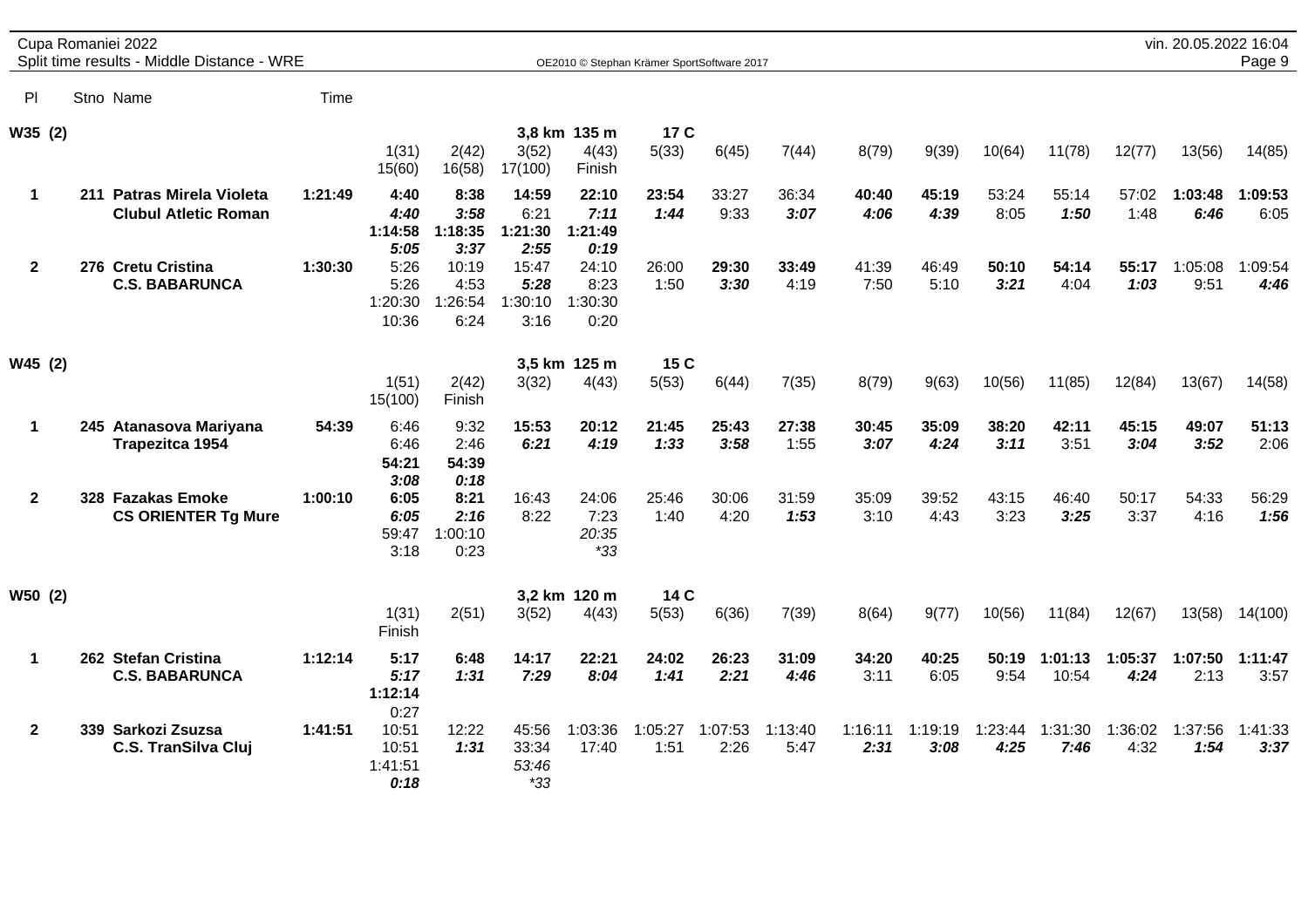|              | Cupa Romaniei 2022 | Split time results - Middle Distance - WRE                                                         |            |                                         |               |               |                       | OE2010 © Stephan Krämer SportSoftware 2017 |               |               |               |                  |                  |                 |                 | vin. 20.05.2022 16:04 | Page 10         |
|--------------|--------------------|----------------------------------------------------------------------------------------------------|------------|-----------------------------------------|---------------|---------------|-----------------------|--------------------------------------------|---------------|---------------|---------------|------------------|------------------|-----------------|-----------------|-----------------------|-----------------|
| PI.          | Stno Name          |                                                                                                    | Time       |                                         |               |               |                       |                                            |               |               |               |                  |                  |                 |                 |                       |                 |
| W55 (5)      |                    |                                                                                                    |            | 1(31)                                   | 2(51)         | 3(52)         | 3,2 km 120 m<br>4(43) | 14 C<br>5(53)                              | 6(36)         | 7(39)         | 8(64)         | 9(77)            | 10(56)           | 11(84)          | 12(67)          | 13(58)                | 14(100)         |
| 1            |                    | 358 Deconescu Natalia<br><b>PALATUL COPIILOR T</b>                                                 | 46:10      | Finish<br>4:47<br>4:47<br>46:10<br>0:20 | 6:08<br>1:21  | 11:57<br>5:49 | 16:31<br>4:34         | 18:08<br>1:37                              | 19:30<br>1:22 | 23:07<br>3:37 | 25:34<br>2:27 | 27:39<br>2:05    | 30:53<br>3:14    | 37:02<br>6:09   | 40:47<br>3:45   | 42:20<br>1:33         | 45:50<br>3:30   |
| $\mathbf{2}$ |                    | 368 Ivanova Elvina<br><b>BROWN TEAM BG</b>                                                         | 1:18:28    | 7:13<br>7:13<br>1:18:28<br>0:35         | 8:44<br>1:31  | 16:40<br>7:56 | 27:58<br>11:18        | 30:08<br>2:10                              | 32:49<br>2:41 | 41:57<br>9:08 | 45:00<br>3:03 | 49:44<br>4:44    | 53:22<br>3:38    | 1:02:37<br>9:15 | 1:11:50<br>9:13 | 1:13:59<br>2:09       | 1:17:53<br>3:54 |
| 3            | 369                | Dimitrova Petya<br><b>BROWN TEAM BG</b>                                                            | 1:22:49    | 11:27<br>11:27<br>1:22:49<br>0:42       | 12:52<br>1:25 | 20:52<br>8:00 | 32:19<br>11:27        | 34:38<br>2:19                              | 37:19<br>2:41 | 45:51<br>8:32 | 49:42<br>3:51 | 53:57<br>4:15    | 57:31<br>3:34    | 1:06:53<br>9:22 | 1:15:56<br>9:03 | 1:17:56<br>2:00       | 1:22:07<br>4:11 |
|              |                    | 278 Craciun Gentiana<br><b>C.S. BABARUNCA</b><br>263 Maria-Ruxandra Dopov<br><b>C.S. BABARUNCA</b> | dns<br>dns |                                         |               |               |                       |                                            |               |               |               |                  |                  |                 |                 |                       |                 |
| W60 (2)      |                    |                                                                                                    |            | 1(70)                                   | 2(35)         | 3(79)         | 2,5 km 125 m<br>4(36) | 11 C<br>5(39)                              | 6(64)         | 7(78)         | 8(83)         | 9(84)            | 10(82)           | 11(100)         | Finish          |                       |                 |
| 1            |                    | 307 Marusceac Elena<br><b>CS FAURI</b>                                                             | 45:18      | 3:36<br>3:36                            | 7:40<br>4:04  | 11:33<br>3:53 | 13:31<br>1:58         | 18:25<br>4:54                              | 21:15<br>2:50 | 26:38<br>5:23 | 29:11<br>2:33 | 34:45<br>5:34    | 41:42<br>6:57    | 44:55<br>3:13   | 45:18<br>0:23   |                       |                 |
| $\mathbf{2}$ |                    | 310 Cretu Natalia<br><b>CS FAURI</b>                                                               | 49:26      | 7:21<br>7:21                            | 11:49<br>4:28 | 15:40<br>3:51 | 17:24<br>1:44         | 22:34<br>5:10                              | 25:27<br>2:53 | 30:51<br>5:24 | 33:17<br>2:26 | 38:55<br>5:38    | 45:40<br>6:45    | 48:59<br>3:19   | 49:26<br>0:27   |                       |                 |
| W65 (1)      |                    |                                                                                                    |            | 1(70)                                   | 2(35)         | 3(79)         | 2,5 km 125 m<br>4(36) | 11 C<br>5(39)                              | 6(64)         | 7(78)         | 8(83)         | 9(84)            | 10(82)           | 11(100)         | Finish          |                       |                 |
| 1            |                    | 119 Dumitru Maria<br><b>CS OTOPENI</b>                                                             | 1:31:10    | 6:37<br>6:37                            | 14:38<br>8:01 | 23:44<br>9:06 | 26:51<br>3:07         | 37:58<br>11:07                             | 43:58<br>6:00 | 51:21<br>7:23 | 57:50<br>6:29 | 1:08:58<br>11:08 | 1:23:48<br>14:50 | 1:30:15<br>6:27 | 1:31:10<br>0:55 |                       |                 |
| W70 (1)      |                    |                                                                                                    |            | 1(70)                                   | 2(49)         | 3(35)         | 2,3 km 110 m<br>4(36) | 11 C<br>5(39)                              | 6(63)         | 7(76)         | 8(75)         | 9(71)            | 10(58)           | 11(100)         | Finish          |                       |                 |
| $\mathbf 1$  |                    | 338 Fey Klara<br><b>C.S. TranSilva Cluj</b>                                                        | 44:55      | 3:25<br>3:25                            | 5:39<br>2:14  | 8:54<br>3:15  | 15:51<br>6:57         | 21:39<br>5:48                              | 24:09<br>2:30 | 26:18<br>2:09 | 29:19<br>3:01 | 36:30<br>7:11    | 40:14<br>3:44    | 44:28<br>4:14   | 44:55<br>0:27   |                       | 35:07<br>$*72$  |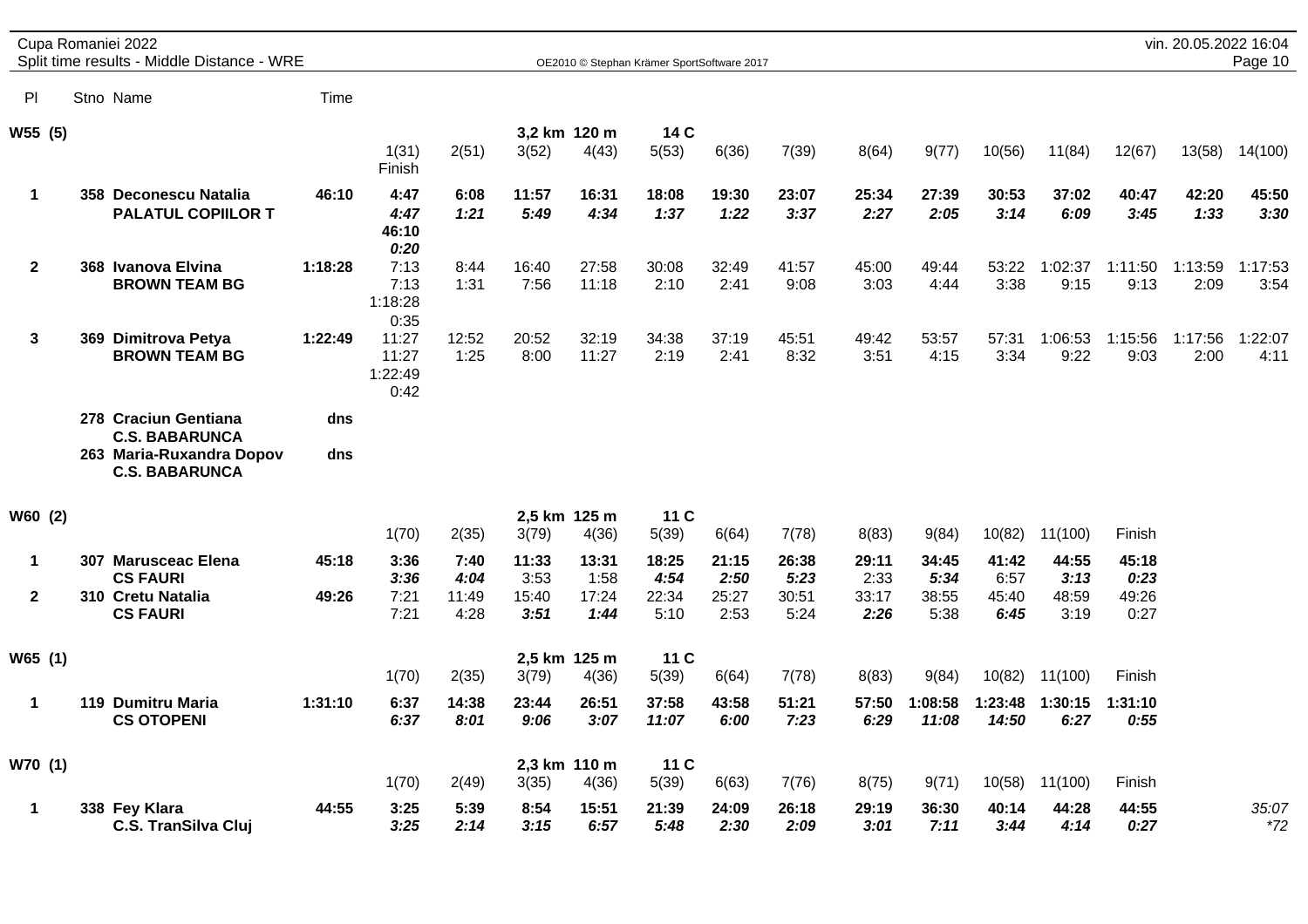|                         | Cupa Romaniei 2022<br>Split time results - Middle Distance - WRE |         |                                |              |               | OE2010 © Stephan Krämer SportSoftware 2017 |               |               |               |               |                |                 |                 |                 | vin. 20.05.2022 16:04<br>Page 11 |
|-------------------------|------------------------------------------------------------------|---------|--------------------------------|--------------|---------------|--------------------------------------------|---------------|---------------|---------------|---------------|----------------|-----------------|-----------------|-----------------|----------------------------------|
|                         |                                                                  |         |                                |              |               |                                            |               |               |               |               |                |                 |                 |                 |                                  |
| PI                      | Stno Name                                                        | Time    |                                |              |               |                                            |               |               |               |               |                |                 |                 |                 |                                  |
| M12 (6)                 |                                                                  |         |                                |              |               | 2,3 km 105 m                               | 11 C          |               |               |               |                |                 |                 |                 |                                  |
|                         |                                                                  |         | 1(65)                          | 2(71)        | 3(73)         | 4(76)                                      | 5(78)         | 6(69)         | 7(83)         | 8(74)         | 9(54)          | 10(82)          | 11(100)         | Finish          |                                  |
| 1                       | 236 Mirea Cristian Andrei<br>Universitatea Craiova               | 20:28   | 0:55<br>0:55                   | 3:20<br>2:25 | 4:40<br>1:20  | 7:48<br>3:08                               | 9:46<br>1:58  | 10:50<br>1:04 | 11:46<br>0:56 | 13:53<br>2:07 | 16:05<br>2:12  | 18:37<br>2:32   | 20:12<br>1:35   | 20:28<br>0:16   |                                  |
| $\mathbf{2}$            | 357 Bojte Agoston<br><b>C.S. TranSilva Cluj</b>                  | 22:32   | 1:02<br>1:02                   | 4:01<br>2:59 | 5:43<br>1:42  | 9:27<br>3:44                               | 11:50<br>2:23 | 12:58<br>1:08 | 13:49<br>0:51 | 15:49<br>2:00 | 18:02<br>2:13  | 20:36<br>2:34   | 22:16<br>1:40   | 22:32<br>0:16   |                                  |
| 3                       | 348 Simon Vince Samuel<br><b>C.S. TranSilva Cluj</b>             | 24:32   | 0:58<br>0:58                   | 3:40<br>2:42 | 4:46<br>1:06  | 9:48<br>5:02                               | 12:08<br>2:20 | 13:29<br>1:21 | 14:21<br>0:52 | 16:42<br>2:21 | 19:02<br>2:20  | 22:22<br>3:20   | 24:17<br>1:55   | 24:32<br>0:15   |                                  |
| 4                       | 111 Halmaghiu Razvan<br><b>CS Chimia Victoria</b>                | 56:42   | 3:00<br>3:00                   | 6:00<br>3:00 | 7:09<br>1:09  | 16:27<br>9:18                              | 20:46<br>4:19 | 29:56<br>9:10 | 31:46<br>1:50 | 35:44<br>3:58 | 49:57<br>14:13 | 53:27<br>3:30   | 56:24<br>2:57   | 56:42<br>0:18   |                                  |
| 5                       | 107 Pascu Stefan<br><b>CS Chimia Victoria</b>                    | 1:05:25 | 1:37<br>1:37                   | 9:55<br>8:18 | 17:17<br>7:22 | 24:38<br>7:21                              | 29:01<br>4:23 | 38:00<br>8:59 | 39:55<br>1:55 | 44:07<br>4:12 | 57:58<br>13:51 | 1:01:50<br>3:52 | 1:05:04<br>3:14 | 1:05:25<br>0:21 |                                  |
|                         | 350 Laping Peter<br><b>C.S. TranSilva Cluj</b>                   | dnf     | 3:07<br>3:07                   | 7:21<br>4:14 | $---$         | $\frac{1}{2}$                              | -----         | $- - - - -$   | $- - - - -$   | $- - - - -$   | $- - - - -$    | $- - - - -$     | -----           | 22:20<br>14:59  |                                  |
| M14 (11)                |                                                                  |         | 1(49)                          | 2(35)        | 3(75)         | 2,5 km 110 m<br>4(76)                      | 12 C<br>5(64) | 6(78)         | 7(77)         | 8(85)         | 9(84)          | 10(67)          | 11(82)          | 12(100)         | Finish                           |
|                         |                                                                  |         | 2:34                           | 4:35         | 8:04          | 9:26                                       | 13:09         | 15:46         |               |               | 21:34          | 24:56           |                 |                 | 28:39                            |
| $\mathbf 1$             | 349 Simon Benjamin<br><b>C.S. TranSilva Cluj</b>                 | 28:39   | 2:34                           | 2:01         | 3:29          | 1:22                                       | 3:43          | 2:37          | 16:44<br>0:58 | 19:08<br>2:24 | 2:26           | 3:22            | 26:26<br>1:30   | 28:26<br>2:00   | 0:13                             |
| $\mathbf{2}$            | 272 Ilin Radu<br><b>C.S. BABARUNCA</b>                           | 35:01   | 3:34<br>3:34<br>31:44<br>$*58$ | 5:23<br>1:49 | 9:40<br>4:17  | 11:09<br>1:29                              | 16:47<br>5:38 | 18:57<br>2:10 | 20:12<br>1:15 | 23:27<br>3:15 | 26:20<br>2:53  | 29:32<br>3:12   | 32:33<br>3:01   | 34:46<br>2:13   | 35:01<br>0:15                    |
| 3                       | 109 Lungu Ioan<br><b>CS Chimia Victoria</b>                      | 39:37   | 6:48<br>6:48                   | 9:24<br>2:36 | 13:31<br>4:07 | 15:08<br>1:37                              | 20:48<br>5:40 | 22:20<br>1:32 | 24:10<br>1:50 | 27:23<br>3:13 | 30:23<br>3:00  | 34:36<br>4:13   | 36:31<br>1:55   | 39:21<br>2:50   | 39:37<br>0:16                    |
| 4                       | <b>10 Manu Cristian</b><br><b>Clubul Sportiv Electro</b>         | 41:51   | 3:20<br>3:20                   | 5:20<br>2:00 | 9:40<br>4:20  | 11:19<br>1:39                              | 19:17<br>7:58 | 21:26<br>2:09 | 22:26<br>1:00 | 25:18<br>2:52 | 28:12<br>2:54  | 37:12<br>9:00   | 38:42<br>1:30   | 41:38<br>2:56   | 41:51<br>0:13                    |
| 5                       | 11 Lenard Luca<br><b>Clubul Sportiv Electro</b>                  | 45:51   | 6:52<br>6:52                   | 8:50<br>1:58 | 13:30<br>4:40 | 15:23<br>1:53                              | 23:12<br>7:49 | 25:20<br>2:08 | 26:21<br>1:01 | 29:19<br>2:58 | 32:04<br>2:45  | 40:54<br>8:50   | 42:34<br>1:40   | 45:37<br>3:03   | 45:51<br>0:14                    |
| 6                       | 336 Albert-Demeter Karoly<br><b>C.S. TranSilva Cluj</b>          | 46:29   | 4:57<br>4:57                   | 6:43<br>1:46 | 11:23<br>4:40 | 15:06<br>3:43                              | 23:59<br>8:53 | 25:57<br>1:58 | 26:51<br>0:54 | 30:46<br>3:55 | 35:26<br>4:40  | 39:03<br>3:37   | 44:14<br>5:11   | 46:14<br>2:00   | 46:29<br>0:15                    |
| $\overline{\mathbf{r}}$ | 319 Szasz Gergo<br><b>CS ORIENTER Tg Mure</b>                    | 46:46   | 3:18<br>3:18                   | 6:44<br>3:26 | 12:40<br>5:56 | 14:35<br>1:55                              | 20:11<br>5:36 | 24:05<br>3:54 | 26:10<br>2:05 | 30:02<br>3:52 | 36:06<br>6:04  | 41:15<br>5:09   | 43:31<br>2:16   | 46:32<br>3:01   | 46:46<br>0:14                    |
|                         | 353 Egly Janos-Pal<br><b>C.S. TranSilva Cluj</b>                 | dns     |                                |              |               |                                            |               |               |               |               |                |                 |                 |                 |                                  |
|                         | 354 Egly Bence<br><b>C.S. TranSilva Cluj</b>                     | dns     |                                |              |               |                                            |               |               |               |               |                |                 |                 |                 |                                  |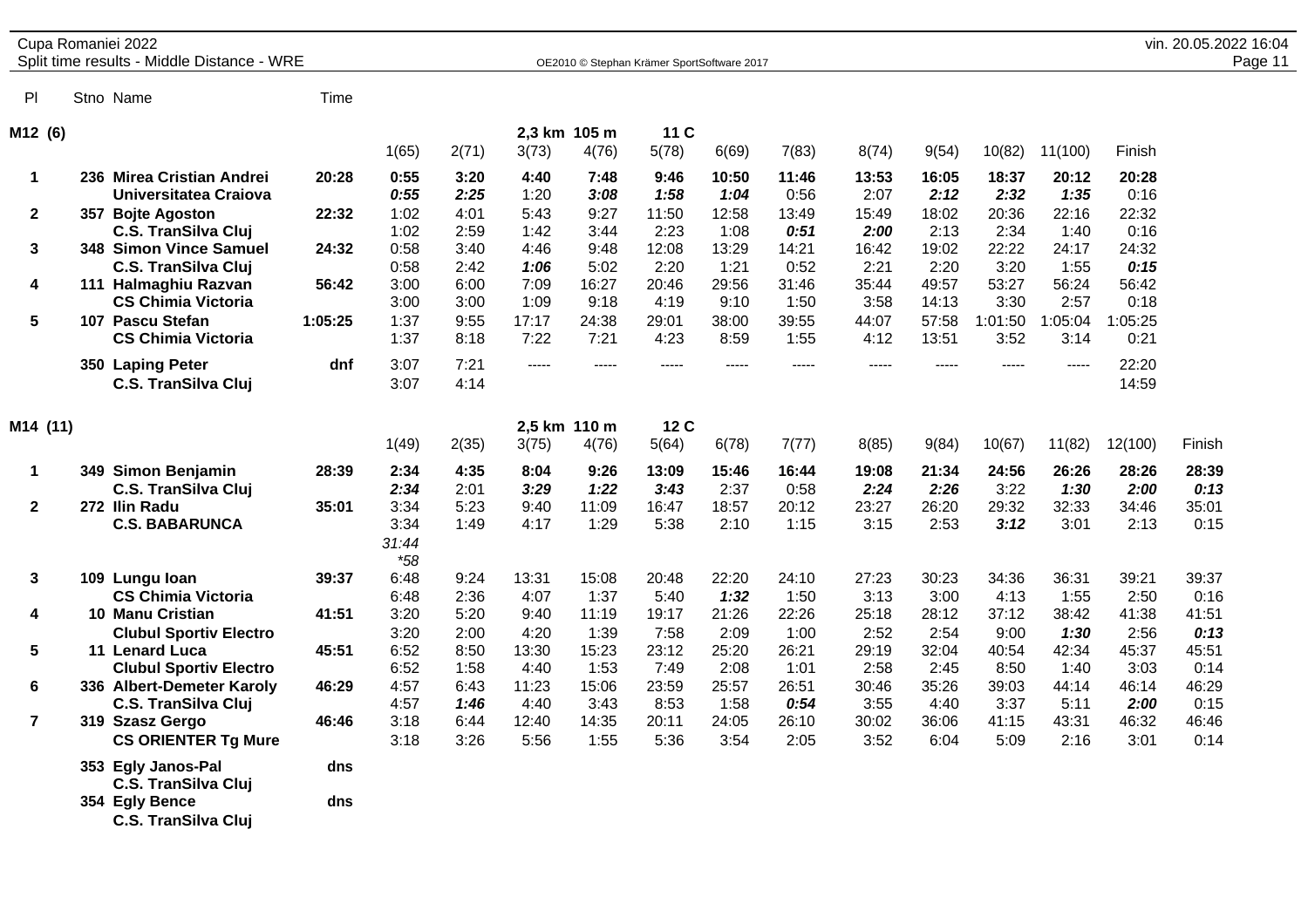|                | Cupa Romaniei 2022<br>Split time results - Middle Distance - WRE |         |                                       |                                       |                                           | OE2010 © Stephan Krämer SportSoftware 2017 |               |                                                |               |               |               |               |               |               | vin. 20.05.2022 16:04 | Page 12       |
|----------------|------------------------------------------------------------------|---------|---------------------------------------|---------------------------------------|-------------------------------------------|--------------------------------------------|---------------|------------------------------------------------|---------------|---------------|---------------|---------------|---------------|---------------|-----------------------|---------------|
| PI.            | Stno Name                                                        | Time    |                                       |                                       |                                           |                                            |               |                                                |               |               |               |               |               |               |                       |               |
| M14 (11)       |                                                                  |         |                                       |                                       |                                           | 2,5 km 110 m                               | 12 C          | (cont.)                                        |               |               |               |               |               |               |                       |               |
|                |                                                                  |         | 1(49)                                 | 2(35)                                 | 3(75)                                     | 4(76)                                      | 5(64)         | 6(78)                                          | 7(77)         | 8(85)         | 9(84)         | 10(67)        | 11(82)        | 12(100)       | Finish                |               |
|                | 297 Grecu Radu Cristian<br><b>CS Mentor Silva</b>                | dns     |                                       |                                       |                                           |                                            |               |                                                |               |               |               |               |               |               |                       |               |
|                | 110 Ionescu Spiridon<br><b>CS Chimia Victoria</b>                | dns     |                                       |                                       |                                           |                                            |               |                                                |               |               |               |               |               |               |                       |               |
| M16 (9)        |                                                                  |         |                                       |                                       |                                           | 3,8 km 135 m                               | 17 C          |                                                |               |               |               |               |               |               |                       |               |
|                |                                                                  |         | 1(31)<br>15(60)                       | 2(42)<br>16(58)                       | 3(52)<br>17(100)                          | 4(43)<br>Finish                            | 5(33)         | 6(45)                                          | 7(44)         | 8(79)         | 9(39)         | 10(64)        | 11(78)        | 12(77)        | 13(56)                | 14(85)        |
| 1              | 344 Vigh Ervin<br><b>C.S. TranSilva Cluj</b>                     | 41:30   | 2:57<br>2:57<br>37:21                 | 9:01<br>6:04<br>39:29                 | 11:32<br>2:31<br>41:17<br>1:48            | 15:14<br>3:42<br>41:30                     | 16:21<br>1:07 | 17:42<br>1:21                                  | 21:31<br>3:49 | 23:55<br>2:24 | 26:34<br>2:39 | 28:21<br>1:47 | 29:55<br>1:34 | 30:36<br>0:41 | 32:37<br>2:01         | 34:27<br>1:50 |
| $\mathbf{2}$   | 268 Percec Vlad<br><b>C.S. BABARUNCA</b>                         | 41:42   | 2:54<br>3:29<br>3:29<br>37:10         | 2:08<br>6:04<br>2:35<br>39:31         | 8:50<br>2:46<br>41:28                     | 0:13<br>12:43<br>3:53<br>41:42             | 13:46<br>1:03 | 15:28<br>1:42                                  | 18:29<br>3:01 | 21:02<br>2:33 | 23:58<br>2:56 | 26:30<br>2:32 | 28:11<br>1:41 | 28:56<br>0:45 | 32:05<br>3:09         | 34:06<br>2:01 |
| 3              | 267 Petru Tulban<br><b>C.S. BABARUNCA</b>                        | 49:47   | 3:04<br>2:53<br>2:53<br>45:03         | 2:21<br>13:16<br>10:23<br>47:27       | 1:57<br>15:38<br>2:22<br>49:31            | 0:14<br>19:34<br>3:56<br>49:47             | 20:09<br>0:35 | 21:47<br>1:38<br>43:48<br>$*84$                | 25:32<br>3:45 | 29:07<br>3:35 | 31:59<br>2:52 | 34:43<br>2:44 | 36:12<br>1:29 | 36:53<br>0:41 | 40:08<br>3:15         | 42:03<br>1:55 |
| 3              | 370 Dimitrov Dimitar N.<br><b>BROWN TEAM BG</b>                  | 49:47   | 3:00<br>3:14<br>3:14<br>45:10         | 2:24<br>6:48<br>3:34<br>47:41         | 2:04<br>12:10<br>5:22<br>49:35            | 0:16<br>17:47<br>5:37<br>49:47             | 18:43<br>0:56 | 20:18<br>1:35                                  | 23:07<br>2:49 | 25:29<br>2:22 | 32:06<br>6:37 | 33:27<br>1:21 | 35:37<br>2:10 | 36:52<br>1:15 | 39:51<br>2:59         | 41:56<br>2:05 |
| 5              | 347 Szikszai Balazs<br><b>C.S. TranSilva Cluj</b>                | 54:43   | 3:14<br>3:36<br>3:36<br>46:12         | 2:31<br>7:45<br>4:09<br>51:07         | 1:54<br>10:44<br>2:59<br>54:27            | 0:12<br>15:03<br>4:19<br>54:43             | 15:52<br>0:49 | 17:34<br>1:42                                  | 20:39<br>3:05 | 23:53<br>3:14 | 27:59<br>4:06 | 29:43<br>1:44 | 31:31<br>1:48 | 32:14<br>0:43 | 39:55<br>7:41         | 42:31<br>2:36 |
| 6              | 9 Kotai Alexandro<br><b>Clubul Sportiv Electro</b>               | 58:14   | 3:41<br>3:09<br>3:09<br>52:56         | 4:55<br>5:58<br>2:49<br>55:55         | 3:20<br>17:05<br>11:07<br>57:57           | 0:16<br>21:11<br>4:06<br>58:14             | 22:11<br>1:00 | 24:06<br>1:55<br>51:52                         | 25:52<br>1:46 | 29:30<br>3:38 | 34:51<br>5:21 | 36:55<br>2:04 | 44:28<br>7:33 | 45:10<br>0:42 | 47:45<br>2:35         | 49:57<br>2:12 |
| $\overline{7}$ | 281 Lucas Tamas<br><b>CS NORD Baia Mare</b>                      | 1:02:13 | 2:59<br>3:20<br>3:20<br>56:35<br>4:44 | 2:59<br>6:22<br>3:02<br>59:44<br>3:09 | 2:02<br>17:44<br>11:22<br>1:01:53<br>2:09 | 0:17<br>22:10<br>4:26<br>1:02:13<br>0:20   | 22:42<br>0:32 | $^{\ast}84$<br>24:09<br>1:27<br>54:31<br>$*84$ | 29:30<br>5:21 | 32:05<br>2:35 | 36:33<br>4:28 | 38:04<br>1:31 | 39:44<br>1:40 | 40:26<br>0:42 | 48:03<br>7:37         | 51:51<br>3:48 |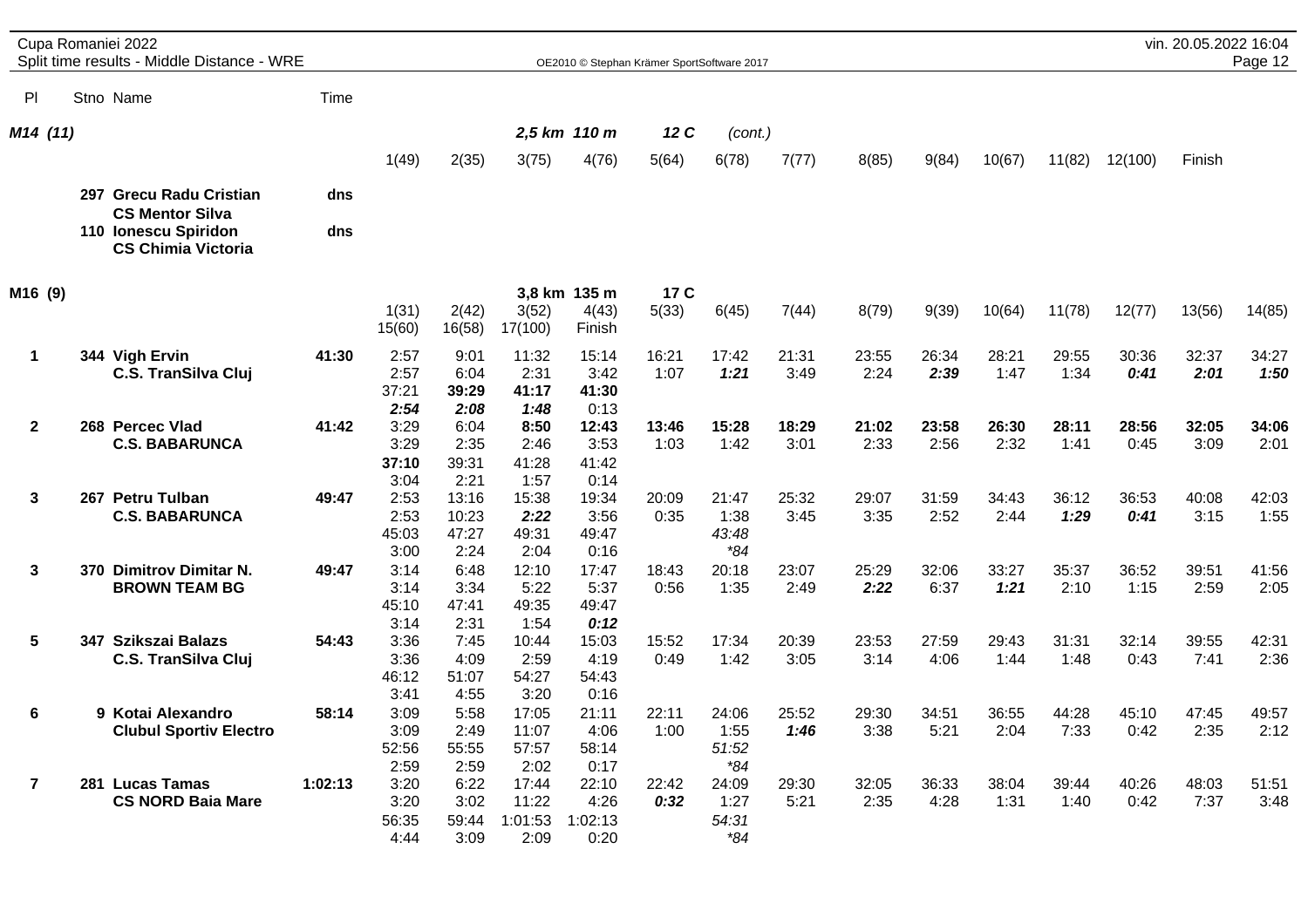|                     |  | Cupa Romaniei 2022<br>Split time results - Middle Distance - WRE |         |                                 |                                  |                                  | OE2010 © Stephan Krämer SportSoftware 2017 |                |                                 |                                 |               |               |               |               |               | vin. 20.05.2022 16:04 | Page 13       |
|---------------------|--|------------------------------------------------------------------|---------|---------------------------------|----------------------------------|----------------------------------|--------------------------------------------|----------------|---------------------------------|---------------------------------|---------------|---------------|---------------|---------------|---------------|-----------------------|---------------|
| PI                  |  | Stno Name                                                        | Time    |                                 |                                  |                                  |                                            |                |                                 |                                 |               |               |               |               |               |                       |               |
| M <sub>16</sub> (9) |  |                                                                  |         |                                 |                                  |                                  | 3,8 km 135 m                               | 17 C           | (cont.)                         |                                 |               |               |               |               |               |                       |               |
|                     |  |                                                                  |         | 1(31)<br>15(60)                 | 2(42)<br>16(58)                  | 3(52)<br>17(100)                 | 4(43)<br>Finish                            | 5(33)          | 6(45)                           | 7(44)                           | 8(79)         | 9(39)         | 10(64)        | 11(78)        | 12(77)        | 13(56)                | 14(85)        |
| 8                   |  | 216 Anghel lonut<br><b>Clubul Atletic Roman</b>                  | 1:07:24 | 4:16<br>4:16<br>1:00:14<br>4:29 | 10:55<br>6:39<br>1:04:22<br>4:08 | 16:01<br>5:06<br>1:07:09<br>2:47 | 21:55<br>5:54<br>1:07:24<br>0:15           | 32:04<br>10:09 | 33:56<br>1:52                   | 36:13<br>2:17                   | 39:59<br>3:46 | 44:47<br>4:48 | 46:43<br>1:56 | 48:46<br>2:03 | 49:40<br>0:54 | 52:14<br>2:34         | 55:45<br>3:31 |
|                     |  | 240 Deaconescu Constanti<br>Universitatea Craiova                | mp      | 2:42<br>2:42<br>39:06<br>3:12   | 5:00<br>2:18<br>41:11<br>2:05    | 11:26<br>6:26<br>42:44<br>1:33   | 14:53<br>3:27<br>42:58<br>0:14             | $- - - - -$    | 21:24<br>6:31<br>15:42<br>$*53$ | 23:08<br>1:44                   | 25:13<br>2:05 | 28:27<br>3:14 | 29:47<br>1:20 | 31:21<br>1:34 | 31:59<br>0:38 | 34:18<br>2:19         | 35:54<br>1:36 |
| M18 (9)             |  |                                                                  |         |                                 |                                  |                                  | 4,6 km 190 m                               | 17 C           |                                 |                                 |               |               |               |               |               |                       |               |
|                     |  |                                                                  |         | 1(51)<br>15(60)                 | 2(41)<br>16(58)                  | 3(52)<br>17(100)                 | 4(43)<br>Finish                            | 5(53)          | 6(34)                           | 7(44)                           | 8(79)         | 9(64)         | 10(37)        | 11(61)        | 12(59)        | 13(55)                | 14(56)        |
| $\mathbf 1$         |  | 273 lacob loan<br><b>C.S. BABARUNCA</b>                          | 42:33   | 3:21<br>3:21<br>38:08<br>5:00   | 4:00<br>0:39<br>40:36<br>2:28    | 7:11<br>3:11<br>42:22<br>1:46    | 11:13<br>4:02<br>42:33<br>0:11             | 11:57<br>0:44  | 14:22<br>2:25                   | 15:10<br>0:48                   | 17:10<br>2:00 | 21:34<br>4:24 | 23:08<br>1:34 | 24:57<br>1:49 | 26:01<br>1:04 | 29:07<br>3:06         | 33:08<br>4:01 |
| $\mathbf{2}$        |  | 235 Mirea Radu Mihai<br>Universitatea Craiova                    | 46:44   | 3:39<br>3:39<br>42:14<br>4:56   | 4:38<br>0:59<br>44:44<br>2:30    | 9:40<br>5:02<br>46:31<br>1:47    | 13:49<br>4:09<br>46:44<br>0:13             | 15:10<br>1:21  | 18:17<br>3:07                   | 19:03<br>0:46                   | 21:14<br>2:11 | 25:38<br>4:24 | 27:04<br>1:26 | 28:56<br>1:52 | 30:03<br>1:07 | 33:06<br>3:03         | 37:18<br>4:12 |
| $\mathbf{3}$        |  | 104 Galateanu Andrei<br>VSK Csikszereda Mierc                    | 47:24   | 3:19<br>3:19<br>42:59<br>9:42   | 4:06<br>0:47<br>45:18<br>2:19    | 6:40<br>2:34<br>47:12<br>1:54    | 9:25<br>2:45<br>47:24<br>0:12              | 10:13<br>0:48  | 13:28<br>3:15<br>12:37<br>$*44$ | 13:58<br>0:30                   | 15:50<br>1:52 | 20:03<br>4:13 | 21:43<br>1:40 | 24:18<br>2:35 | 25:28<br>1:10 | 28:52<br>3:24         | 33:17<br>4:25 |
| 4                   |  | 303 Dragoev Ivaylo<br><b>SKO Variant 5 Targovis</b>              | 47:43   | 3:27<br>3:27<br>43:04<br>4:34   | 4:12<br>0:45<br>45:35<br>2:31    | 7:49<br>3:37<br>47:27<br>1:52    | 11:59<br>4:10<br>47:43<br>0:16             | 13:03<br>1:04  | 15:58<br>2:55<br>22:19<br>*39   | 16:42<br>0:44<br>42:05<br>$*84$ | 19:17<br>2:35 | 23:53<br>4:36 | 25:44<br>1:51 | 28:07<br>2:23 | 29:20<br>1:13 | 32:47<br>3:27         | 38:30<br>5:43 |
| 5                   |  | 352 Jancsik Endre<br><b>C.S. TranSilva Cluj</b>                  | 47:53   | 3:39<br>3:39<br>43:49<br>5:04   | 4:26<br>0:47<br>45:56<br>2:07    | 7:06<br>2:40<br>47:41<br>1:45    | 10:18<br>3:12<br>47:53<br>0:12             | 11:25<br>1:07  | 14:13<br>2:48                   | 14:54<br>0:41                   | 18:18<br>3:24 | 22:47<br>4:29 | 24:29<br>1:42 | 26:27<br>1:58 | 27:34<br>1:07 | 32:09<br>4:35         | 38:45<br>6:36 |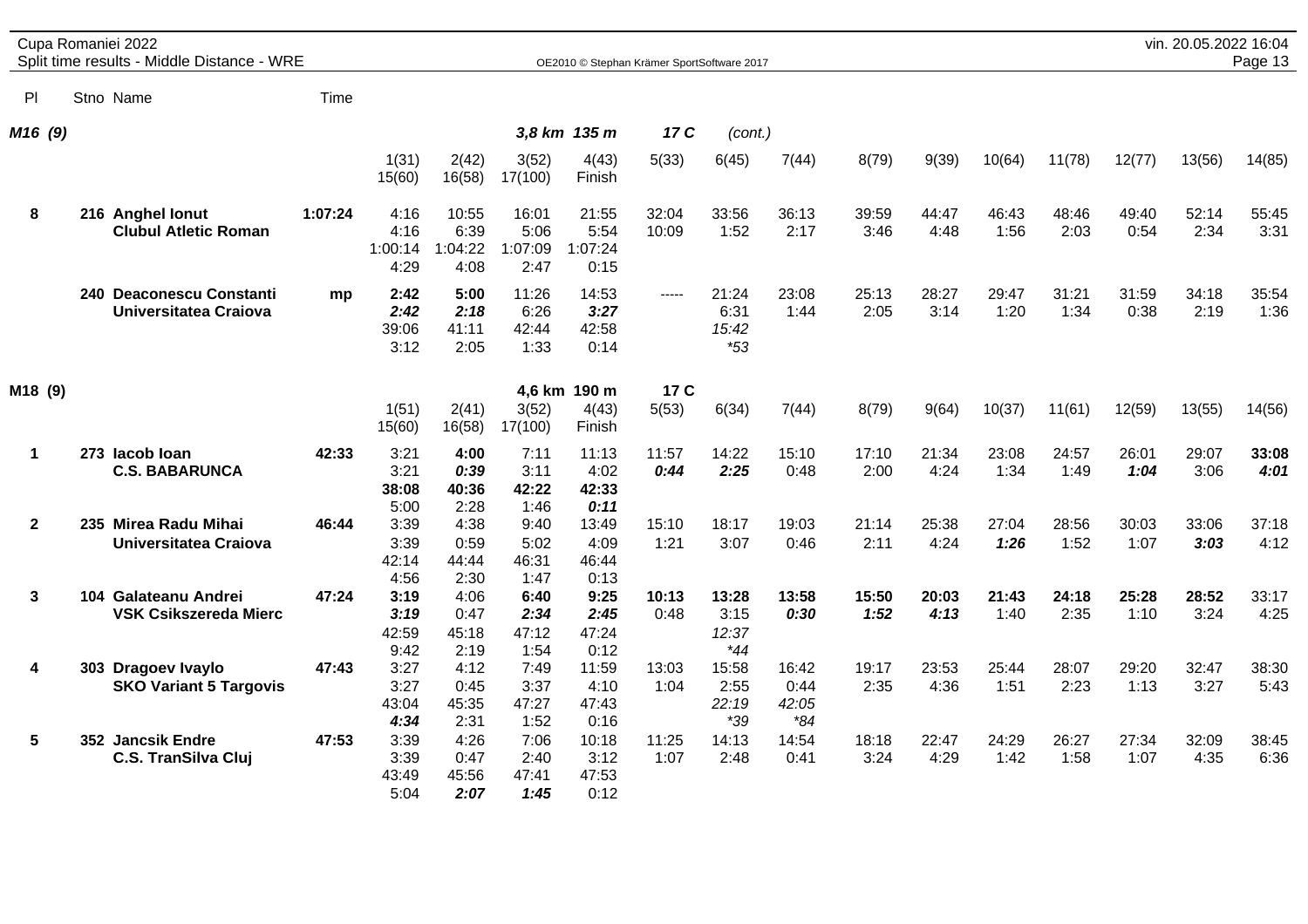|                | Cupa Romaniei 2022<br>Split time results - Middle Distance - WRE |         |                                   |                                  |                                   | OE2010 © Stephan Krämer SportSoftware 2017 |               |               |               |                |                 |               |                  |                 | vin. 20.05.2022 16:04 | Page 14          |
|----------------|------------------------------------------------------------------|---------|-----------------------------------|----------------------------------|-----------------------------------|--------------------------------------------|---------------|---------------|---------------|----------------|-----------------|---------------|------------------|-----------------|-----------------------|------------------|
| ΡI             | Stno Name                                                        | Time    |                                   |                                  |                                   |                                            |               |               |               |                |                 |               |                  |                 |                       |                  |
| M18 (9)        |                                                                  |         |                                   |                                  |                                   | 4,6 km 190 m                               | 17 C          | (cont.)       |               |                |                 |               |                  |                 |                       |                  |
|                |                                                                  |         | 1(51)<br>15(60)                   | 2(41)<br>16(58)                  | 3(52)<br>17(100)                  | 4(43)<br>Finish                            | 5(53)         | 6(34)         | 7(44)         | 8(79)          | 9(64)           | 10(37)        | 11(61)           | 12(59)          | 13(55)                | 14(56)           |
| 6              | 253 Genchev Daniel<br><b>Compass-Cross</b>                       | 1:01:52 | 4:04<br>4:04<br>57:03<br>12:27    | 6:42<br>2:38<br>59:36<br>2:33    | 9:58<br>3:16<br>1:01:37<br>2:01   | 17:17<br>7:19<br>1:01:52<br>0:15           | 18:06<br>0:49 | 21:40<br>3:34 | 22:11<br>0:31 | 24:07<br>1:56  | 28:49<br>4:42   | 30:15<br>1:26 | 32:32<br>2:17    | 33:36<br>1:04   | 37:03<br>3:27         | 44:36<br>7:33    |
| $\overline{7}$ | 8 Hreniuc David<br><b>Clubul Sportiv Electro</b>                 | 1:05:55 | 3:54<br>3:54<br>58:42<br>6:31     | 5:53<br>1:59<br>1:03:09<br>4:27  | 19:52<br>13:59<br>1:05:40<br>2:31 | 22:54<br>3:02<br>1:05:55<br>0:15           | 24:27<br>1:33 | 26:58<br>2:31 | 27:38<br>0:40 | 30:29<br>2:51  | 35:12<br>4:43   | 36:42<br>1:30 | 38:27<br>1:45    | 39:34<br>1:07   | 44:17<br>4:43         | 52:11<br>7:54    |
| 8              | 254 Dimitrov Stefan<br><b>Compass-Cross</b>                      | 1:07:13 | 3:45<br>3:45<br>59:39<br>7:47     | 4:28<br>0:43<br>1:04:09<br>4:30  | 7:32<br>3:04<br>1:06:48<br>2:39   | 10:58<br>3:26<br>1:07:13<br>0:25           | 14:20<br>3:22 | 18:13<br>3:53 | 19:12<br>0:59 | 22:15<br>3:03  | 27:45<br>5:30   | 30:19<br>2:34 | 40:09<br>9:50    | 41:54<br>1:45   | 46:31<br>4:37         | 51:52<br>5:21    |
|                | 7 Petreus George<br><b>Clubul Sportiv Electro</b>                | mp      | 10:51<br>10:51<br>2:02:35<br>9:27 | 13:54<br>3:03<br>2:10:26<br>7:51 | 27:56<br>14:02<br>2:15:09<br>4:43 | 36:47<br>8:51<br>2:15:25<br>0:16           | 39:07<br>2:20 | 47:03<br>7:56 | 47:41<br>0:38 | 59:33<br>11:52 | 1:08:06<br>8:33 | -----         | 1:31:59<br>23:53 | 1:34:42<br>2:43 | 1:42:20<br>7:38       | 1:53:08<br>10:48 |
| M20 (3)        |                                                                  |         | 1(51)<br>15(60)                   | 2(41)<br>16(58)                  | 3(52)<br>17(100)                  | 4,6 km 190 m<br>4(43)<br>Finish            | 17 C<br>5(53) | 6(34)         | 7(44)         | 8(79)          | 9(64)           | 10(37)        | 11(61)           | 12(59)          | 13(55)                | 14(56)           |
| $\mathbf 1$    | 341 Voros Adam<br><b>C.S. TranSilva Cluj</b>                     | 42:53   | 3:18<br>3:18<br>38:09<br>4:11     | 3:59<br>0:41<br>40:42<br>2:33    | 6:44<br>2:45<br>42:39<br>1:57     | 9:39<br>2:55<br>42:53<br>0:14              | 10:26<br>0:47 | 14:47<br>4:21 | 15:29<br>0:42 | 17:36<br>2:07  | 22:05<br>4:29   | 23:34<br>1:29 | 25:29<br>1:55    | 26:44<br>1:15   | 29:42<br>2:58         | 33:58<br>4:16    |
| $\mathbf{2}$   | 6 Vadean Catalin<br><b>Clubul Sportiv Electro</b>                | 46:12   | 6:22<br>6:22<br>42:00<br>3:57     | 7:10<br>0:48<br>44:05<br>2:05    | 9:45<br>2:35<br>45:59<br>1:54     | 13:12<br>3:27<br>46:12<br>0:13             | 14:00<br>0:48 | 18:49<br>4:49 | 19:22<br>0:33 | 21:06<br>1:44  | 26:15<br>5:09   | 27:39<br>1:24 | 29:22<br>1:43    | 31:01<br>1:39   | 33:41<br>2:40         | 38:03<br>4:22    |
|                | 311 Arabadji Dmitri<br><b>CS FAURI</b>                           | dnf     | 3:28<br>3:28<br>$- - - - -$       | 4:22<br>0:54<br>$\frac{1}{2}$    | 8:42<br>4:20<br>$\frac{1}{2}$     | 14:56<br>6:14                              | 16:21<br>1:25 | 20:08<br>3:47 | 21:22<br>1:14 | ----           |                 |               |                  |                 |                       |                  |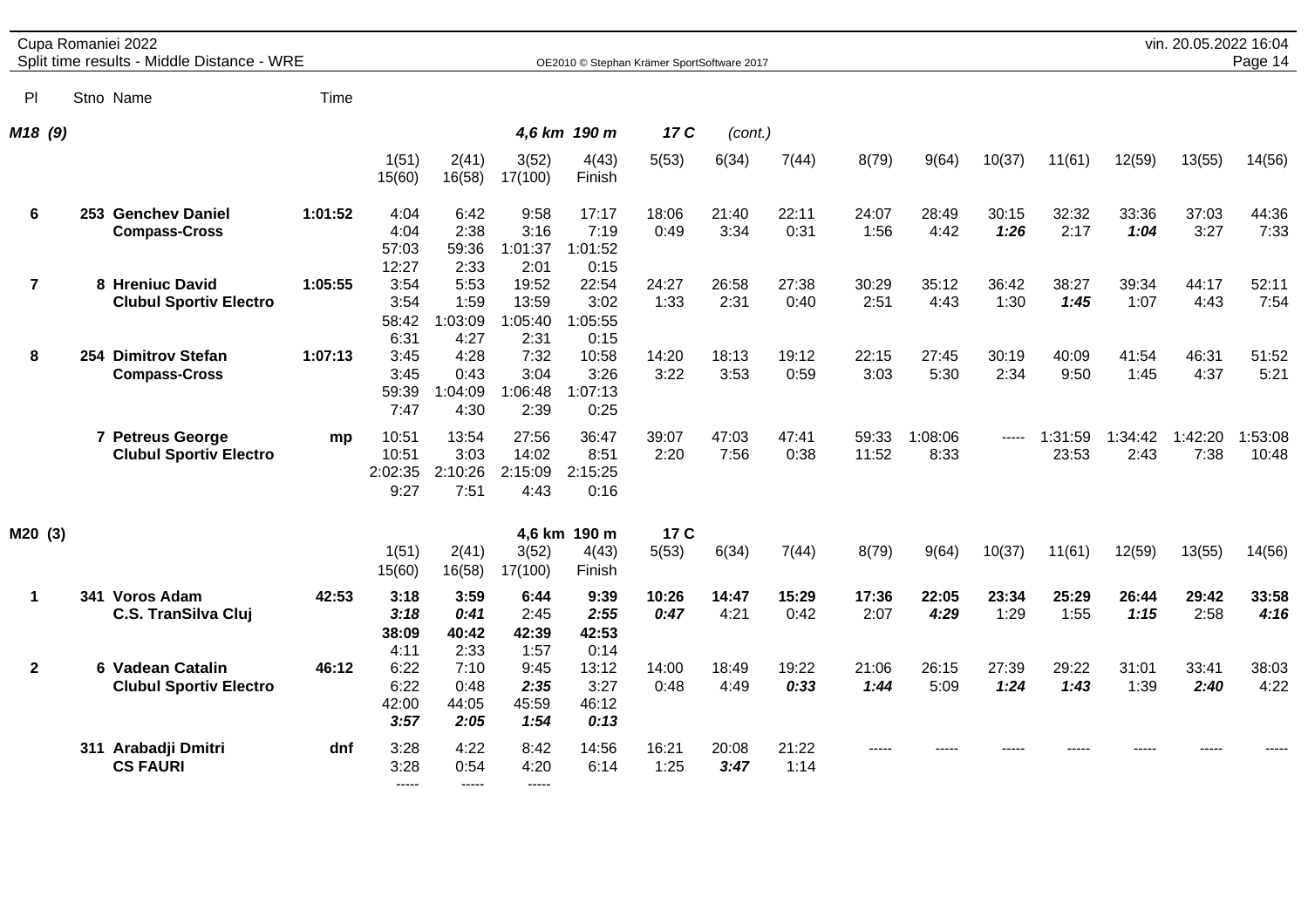|                |  | Cupa Romaniei 2022<br>Split time results - Middle Distance - WRE |         |                                 |                                 |                                  | OE2010 © Stephan Krämer SportSoftware 2017 |               |                                 |               |               |               |               |               |               | vin. 20.05.2022 16:04 | Page 15          |
|----------------|--|------------------------------------------------------------------|---------|---------------------------------|---------------------------------|----------------------------------|--------------------------------------------|---------------|---------------------------------|---------------|---------------|---------------|---------------|---------------|---------------|-----------------------|------------------|
| P              |  | Stno Name                                                        | Time    |                                 |                                 |                                  |                                            |               |                                 |               |               |               |               |               |               |                       |                  |
| M35 (1)        |  |                                                                  |         | 1(51)<br>15(60)                 | 2(41)<br>16(58)                 | 3(52)<br>17(100)                 | 4,6 km 190 m<br>4(43)<br>Finish            | 17 C<br>5(53) | 6(34)                           | 7(44)         | 8(79)         | 9(64)         | 10(37)        | 11(61)        | 12(59)        | 13(55)                | 14(56)           |
| $\mathbf 1$    |  | 252 Halachev Nikolay<br><b>Compass-Cross</b>                     | 1:23:59 | 5:08<br>5:08<br>1:17:15<br>8:07 | 6:48<br>1:40<br>1:20:46<br>3:31 | 12:34<br>5:46<br>1:23:40<br>2:54 | 19:47<br>7:13<br>1:23:59<br>0:19           | 21:20<br>1:33 | 28:43<br>7:23                   | 29:45<br>1:02 | 33:29<br>3:44 | 42:25<br>8:56 | 45:37<br>3:12 | 48:55<br>3:18 | 50:40<br>1:45 | 58:17<br>7:37         | 1:09:08<br>10:51 |
| M40 (4)        |  |                                                                  |         | 1(31)<br>15(60)                 | 2(42)<br>16(58)                 | 3(52)<br>17(100)                 | 3,8 km 135 m<br>4(43)<br>Finish            | 17 C<br>5(33) | 6(45)                           | 7(44)         | 8(79)         | 9(39)         | 10(64)        | 11(78)        | 12(77)        | 13(56)                | 14(85)           |
| $\mathbf 1$    |  | 116 Gabriel Nicolae Barbu<br><b>CS OTOPENI</b>                   | 40:02   | 3:01<br>3:01<br>35:24<br>3:11   | 5:06<br>2:05<br>37:49<br>2:25   | 8:10<br>3:04<br>39:49<br>2:00    | 13:53<br>5:43<br>40:02<br>0:13             | 14:39<br>0:46 | 16:49<br>2:10                   | 18:54<br>2:05 | 21:11<br>2:17 | 24:07<br>2:56 | 26:01<br>1:54 | 27:44<br>1:43 | 28:24<br>0:40 | 30:17<br>1:53         | 32:13<br>1:56    |
| $\overline{2}$ |  | 287 Bostan Adrian<br><b>CSU Brasov</b>                           | 44:34   | 3:16<br>3:16<br>39:03<br>3:36   | 8:59<br>5:43<br>41:53<br>2:50   | 11:46<br>2:47<br>44:18<br>2:25   | 15:48<br>4:02<br>44:34<br>0:16             | 16:29<br>0:41 | 18:35<br>2:06                   | 20:30<br>1:55 | 24:04<br>3:34 | 27:23<br>3:19 | 29:10<br>1:47 | 30:23<br>1:13 | 31:04<br>0:41 | 33:14<br>2:10         | 35:27<br>2:13    |
| 3              |  | 229 Ionita Liviu<br>A.C.S. Sanatatea Ploie                       | 49:58   | 4:26<br>4:26<br>43:18<br>3:43   | 7:22<br>2:56<br>46:44<br>3:26   | 10:38<br>3:16<br>49:40<br>2:56   | 14:28<br>3:50<br>49:58<br>0:18             | 15:59<br>1:31 | 17:49<br>1:50                   | 20:09<br>2:20 | 23:39<br>3:30 | 28:36<br>4:57 | 30:22<br>1:46 | 32:27<br>2:05 | 33:33<br>1:06 | 35:58<br>2:25         | 39:35<br>3:37    |
|                |  | 372 Cruz Nuno<br><b>Clube Pracas Armada</b>                      | dns     |                                 |                                 |                                  |                                            |               |                                 |               |               |               |               |               |               |                       |                  |
| M45 (9)        |  |                                                                  |         |                                 |                                 |                                  | 3,8 km 135 m                               | 17 C          |                                 |               |               |               |               |               |               |                       |                  |
|                |  |                                                                  |         | 1(31)<br>15(60)                 | 2(42)<br>16(58)                 | 3(52)<br>17(100)                 | 4(43)<br>Finish                            | 5(33)         | 6(45)                           | 7(44)         | 8(79)         | 9(39)         | 10(64)        | 11(78)        | 12(77)        | 13(56)                | 14(85)           |
| $\mathbf 1$    |  | 265 Stupu Petru<br><b>C.S. BABARUNCA</b>                         | 35:45   | 2:47<br>2:47<br>31:16<br>3:05   | 5:20<br>2:33<br>33:37<br>2:21   | 8:06<br>2:46<br>35:32<br>1:55    | 11:40<br>3:34<br>35:45<br>0:13             | 12:24<br>0:44 | 13:43<br>1:19                   | 15:14<br>1:31 | 17:26<br>2:12 | 20:41<br>3:15 | 22:14<br>1:33 | 23:42<br>1:28 | 24:43<br>1:01 | 26:18<br>1:35         | 28:11<br>1:53    |
| $\overline{2}$ |  | 4 Sebestyen Istvan<br><b>Clubul Sportiv Electro</b>              | 44:14   | 6:40<br>6:40<br>38:56<br>5:10   | 8:24<br>1:44<br>41:44<br>2:48   | 11:00<br>2:36<br>43:57<br>2:13   | 15:19<br>4:19<br>44:14<br>0:17             | 16:02<br>0:43 | 17:21<br>1:19<br>14:01<br>$*33$ | 20:18<br>2:57 | 22:37<br>2:19 | 25:51<br>3:14 | 27:19<br>1:28 | 28:36<br>1:17 | 29:21<br>0:45 | 31:23<br>2:02         | 33:46<br>2:23    |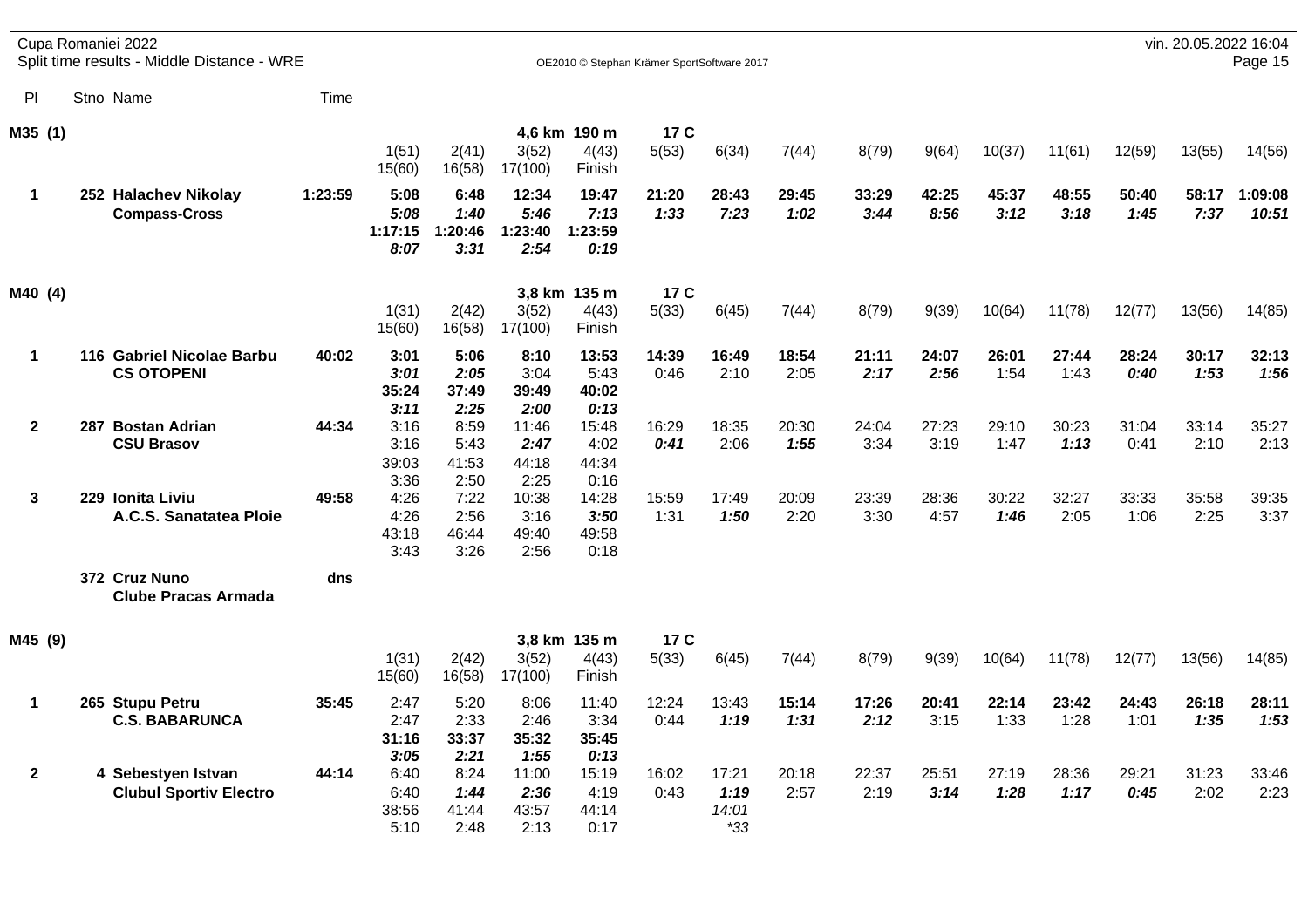|                |  | Cupa Romaniei 2022<br>Split time results - Middle Distance - WRE |         |                                 |                                  |                                  | OE2010 © Stephan Krämer SportSoftware 2017 |               |                                 |               |               |               |               |               |               | vin. 20.05.2022 16:04 | Page 16         |
|----------------|--|------------------------------------------------------------------|---------|---------------------------------|----------------------------------|----------------------------------|--------------------------------------------|---------------|---------------------------------|---------------|---------------|---------------|---------------|---------------|---------------|-----------------------|-----------------|
| P <sub>1</sub> |  | Stno Name                                                        | Time    |                                 |                                  |                                  |                                            |               |                                 |               |               |               |               |               |               |                       |                 |
| M45 (9)        |  |                                                                  |         |                                 |                                  |                                  | 3,8 km 135 m                               | 17 C          | (cont.)                         |               |               |               |               |               |               |                       |                 |
|                |  |                                                                  |         | 1(31)<br>15(60)                 | 2(42)<br>16(58)                  | 3(52)<br>17(100)                 | 4(43)<br>Finish                            | 5(33)         | 6(45)                           | 7(44)         | 8(79)         | 9(39)         | 10(64)        | 11(78)        | 12(77)        | 13(56)                | 14(85)          |
| $\mathbf{3}$   |  | 106 Galateanu Horia<br><b>Clubul Sportiv Metropo</b>             | 47:47   | 3:48<br>3:48<br>42:11<br>3:10   | 6:29<br>2:41<br>44:58<br>2:47    | 9:21<br>2:52<br>47:32<br>2:34    | 12:41<br>3:20<br>47:47<br>0:15             | 13:32<br>0:51 | 15:25<br>1:53                   | 17:26<br>2:01 | 20:36<br>3:10 | 26:01<br>5:25 | 27:38<br>1:37 | 30:32<br>2:54 | 31:18<br>0:46 | 36:19<br>5:01         | 39:01<br>2:42   |
| 4              |  | 269 Mihai Spatariu<br><b>C.S. BABARUNCA</b>                      | 47:57   | 2:42<br>2:42<br>41:45<br>3:39   | 4:33<br>1:51<br>45:33<br>3:48    | 7:11<br>2:38<br>47:43<br>2:10    | 11:30<br>4:19<br>47:57<br>0:14             | 12:11<br>0:41 | 13:31<br>1:20<br>22:50<br>$*63$ | 16:30<br>2:59 | 18:51<br>2:21 | 24:48<br>5:57 | 26:40<br>1:52 | 28:25<br>1:45 | 29:16<br>0:51 | 35:29<br>6:13         | 38:06<br>2:37   |
| 5              |  | 298 Grecu Mihnea Ioan<br><b>CS Mentor Silva</b>                  | 48:15   | 3:23<br>3:23<br>42:21<br>3:14   | 5:41<br>2:18<br>45:28<br>3:07    | 8:30<br>2:49<br>48:00<br>2:32    | 13:25<br>4:55<br>48:15<br>0:15             | 14:10<br>0:45 | 15:35<br>1:25<br>24:55<br>$*63$ | 17:32<br>1:57 | 20:40<br>3:08 | 26:36<br>5:56 | 28:30<br>1:54 | 30:22<br>1:52 | 31:10<br>0:48 | 36:48<br>5:38         | 39:07<br>2:19   |
| 6              |  | 295 Pantiru Iulian Stefan<br><b>CS Mentor Silva</b>              | 58:31   | 3:42<br>3:42<br>51:36<br>6:07   | 5:47<br>2:05<br>55:16<br>3:40    | 17:03<br>11:16<br>58:13<br>2:57  | 21:23<br>4:20<br>58:31<br>0:18             | 22:17<br>0:54 | 23:57<br>1:40                   | 26:57<br>3:00 | 29:54<br>2:57 | 35:19<br>5:25 | 37:10<br>1:51 | 39:25<br>2:15 | 40:22<br>0:57 | 42:52<br>2:30         | 45:29<br>2:37   |
| $\overline{7}$ |  | 231 Cristea Marcel<br>A.C.S. Sanatatea Ploie                     | 1:07:11 | 7:48<br>7:48<br>57:38<br>4:20   | 12:42<br>4:54<br>1:03:43<br>6:05 | 17:32<br>4:50<br>1:06:52<br>3:09 | 24:50<br>7:18<br>1:07:11<br>0:19           | 25:47<br>0:57 | 27:59<br>2:12                   | 30:36<br>2:37 | 33:52<br>3:16 | 38:20<br>4:28 | 40:57<br>2:37 | 43:34<br>2:37 | 44:34<br>1:00 | 50:04<br>5:30         | 53:18<br>3:14   |
| 8              |  | 331 Dalya Zsolt<br><b>CS ORIENTER Tg Mure</b>                    | 1:14:17 | 4:53<br>4:53<br>1:07:34<br>4:07 | 8:56<br>4:03<br>1:10:54<br>3:20  | 13:27<br>4:31<br>1:13:55<br>3:01 | 21:13<br>7:46<br>1:14:17<br>0:22           | 26:38<br>5:25 | 30:27<br>3:49                   | 32:31<br>2:04 | 36:03<br>3:32 | 40:29<br>4:26 | 43:54<br>3:25 | 49:57<br>6:03 | 51:02<br>1:05 | 59:01<br>7:59         | 1:03:27<br>4:26 |
|                |  | 294 Sabou Gabriel Cristian<br><b>CS Mentor Silva</b>             | dns     |                                 |                                  |                                  |                                            |               |                                 |               |               |               |               |               |               |                       |                 |
| M50 (10)       |  |                                                                  |         | 1(51)<br>15(100)                | 2(42)<br>Finish                  | 3(32)                            | 3,5 km 125 m<br>4(43)                      | 15 C<br>5(53) | 6(44)                           | 7(35)         | 8(79)         | 9(63)         | 10(56)        | 11(85)        | 12(84)        | 13(67)                | 14(58)          |
| $\mathbf 1$    |  | 367 Kolev Krasimir<br><b>BROWN TEAM BG</b>                       | 42:10   | 4:05<br>4:05<br>41:52<br>2:54   | 6:02<br>1:57<br>42:10<br>0:18    | 11:26<br>5:24                    | 13:39<br>2:13                              | 14:38<br>0:59 | 18:18<br>3:40                   | 19:49<br>1:31 | 22:07<br>2:18 | 25:49<br>3:42 | 29:48<br>3:59 | 31:58<br>2:10 | 34:53<br>2:55 | 37:46<br>2:53         | 38:58<br>1:12   |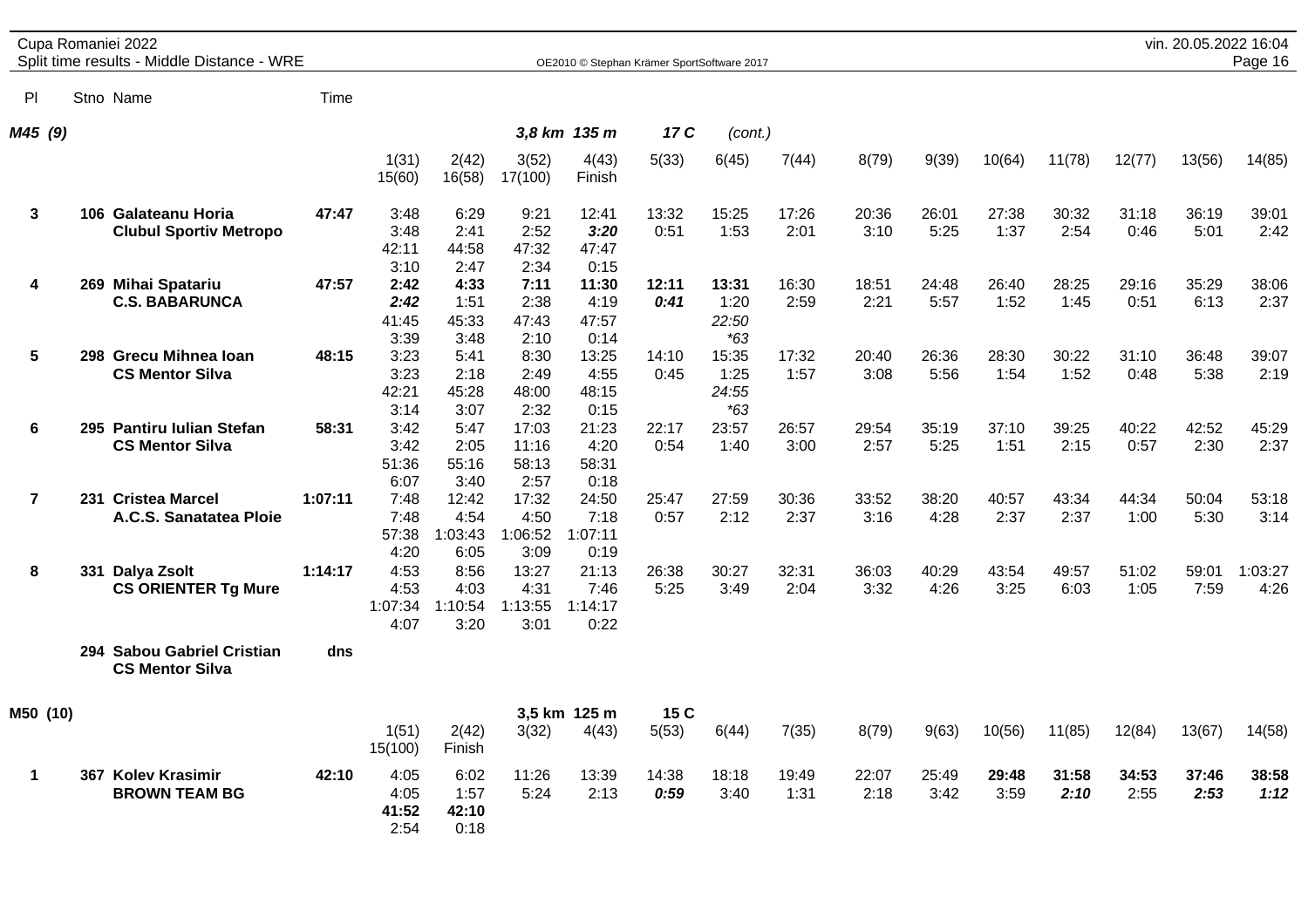|                         | Cupa Romaniei 2022<br>Split time results - Middle Distance - WRE |         |                                 |                                   |               |                                 | OE2010 © Stephan Krämer SportSoftware 2017 |               |               |               |                 |                 |                 |                 | vin. 20.05.2022 16:04   | Page 17         |
|-------------------------|------------------------------------------------------------------|---------|---------------------------------|-----------------------------------|---------------|---------------------------------|--------------------------------------------|---------------|---------------|---------------|-----------------|-----------------|-----------------|-----------------|-------------------------|-----------------|
| ΡI                      | Stno Name                                                        | Time    |                                 |                                   |               |                                 |                                            |               |               |               |                 |                 |                 |                 |                         |                 |
| M50 (10)                |                                                                  |         |                                 |                                   |               | 3,5 km 125 m                    | 15 C                                       | (cont.)       |               |               |                 |                 |                 |                 |                         |                 |
|                         |                                                                  |         | 1(51)<br>15(100)                | 2(42)<br>Finish                   | 3(32)         | 4(43)                           | 5(53)                                      | 6(44)         | 7(35)         | 8(79)         | 9(63)           | 10(56)          | 11(85)          | 12(84)          | 13(67)                  | 14(58)          |
| $\mathbf{2}$            | 302 Dragoev Milen<br><b>SKO Variant 5 Targovis</b>               | 43:57   | 3:36<br>3:36<br>43:35<br>2:39   | 7:07<br>3:31<br>43:57<br>0:22     | 12:31<br>5:24 | 14:39<br>2:08<br>24:39<br>$*77$ | 15:38<br>0:59                              | 18:10<br>2:32 | 19:27<br>1:17 | 21:30<br>2:03 | 25:30<br>4:00   | 30:21<br>4:51   | 32:49<br>2:28   | 36:29<br>3:40   | 39:39<br>3:10           | 40:56<br>1:17   |
| 3                       | 282 Kiss Attila<br><b>Compass Cluj</b>                           | 44:05   | 4:02<br>4:02<br>43:43<br>3:50   | 5:28<br>1:26<br>44:05<br>0:22     | 10:13<br>4:45 | 12:37<br>2:24                   | 13:39<br>1:02                              | 18:31<br>4:52 | 20:45<br>2:14 | 23:23<br>2:38 | 27:02<br>3:39   | 29:51<br>2:49   | 32:53<br>3:02   | 35:03<br>2:10   | 38:30<br>3:27           | 39:53<br>1:23   |
| 4                       | 3 Serban Adrian<br><b>CSU Madaras</b>                            | 46:35   | 5:45<br>5:45<br>46:20<br>2:14   | 7:25<br>1:40<br>46:35<br>0:15     | 12:16<br>4:51 | 14:17<br>2:01                   | 15:20<br>1:03                              | 20:22<br>5:02 | 22:21<br>1:59 | 24:56<br>2:35 | 28:40<br>3:44   | 32:21<br>3:41   | 36:35<br>4:14   | 39:04<br>2:29   | 42:02<br>2:58           | 44:06<br>2:04   |
| 5                       | 286 Curca Marius<br><b>CSU Brasov</b>                            | 48:46   | 6:54<br>6:54<br>48:30<br>2:32   | 8:51<br>1:57<br>48:46<br>0:16     | 14:02<br>5:11 | 16:22<br>2:20                   | 17:55<br>1:33                              | 22:43<br>4:48 | 24:12<br>1:29 | 26:53<br>2:41 | 31:48<br>4:55   | 35:26<br>3:38   | 38:27<br>3:01   | 41:15<br>2:48   | 44:46<br>3:31           | 45:58<br>1:12   |
| 6                       | 325 Heim Laszlo<br><b>CS ORIENTER Tg Mure</b>                    | 53:18   | 4:52<br>4:52<br>52:54<br>3:43   | 6:23<br>1:31<br>53:18<br>0:24     | 12:02<br>5:39 | 16:00<br>3:58                   | 17:24<br>1:24                              | 22:13<br>4:49 | 24:18<br>2:05 | 26:44<br>2:26 | 30:46<br>4:02   | 34:32<br>3:46   | 38:20<br>3:48   | 41:05<br>2:45   | 47:47<br>6:42           | 49:11<br>1:24   |
| $\overline{\mathbf{r}}$ | 363 Tudorache Mihai<br><b>OK Silva Campina</b>                   | 1:11:21 | 7:57<br>7:57<br>1:10:58<br>4:09 | 11:03<br>3:06<br>1:11:21<br>0:23  | 18:39<br>7:36 | 23:07<br>4:28                   | 24:45<br>1:38                              | 31:43<br>6:58 | 35:29<br>3:46 | 40:21<br>4:52 | 45:49<br>5:28   | 50:11<br>4:22   | 54:41<br>4:30   | 1:00:02<br>5:21 | 1:04:46<br>4:44         | 1:06:49<br>2:03 |
| 8                       | 322 Bakos Levente<br><b>CS ORIENTER Tg Mure</b>                  | 1:24:35 | 7:24<br>7:24<br>1:24:10<br>3:21 | 29:08<br>21:44<br>1:24:35<br>0:25 | 36:30<br>7:22 | 43:35<br>7:05                   | 45:58<br>2:23                              | 50:20<br>4:22 | 52:28<br>2:08 | 55:50<br>3:22 | 1:02:25<br>6:35 | 1:06:02<br>3:37 | 1:10:01<br>3:59 | 1:13:30<br>3:29 | 1:18:59<br>5:29         | 1:20:49<br>1:50 |
|                         | 406 Eftemie Mihai<br><b>Vointa Sinaia</b>                        | mp      | 6:43<br>6:43<br>1:23:50<br>3:54 | 10:37<br>3:54<br>1:24:24<br>0:34  | 20:18<br>9:41 | 27:00<br>6:42                   | 30:30<br>3:30                              | 37:18<br>6:48 | -----         | 45:53<br>8:35 | 54:41<br>8:48   | 1:02:00<br>7:19 | 1:06:12<br>4:12 | 1:12:59<br>6:47 | 1:17:42 1:19:56<br>4:43 | 2:14            |
|                         | 101 Raduly Robert Kalman<br><b>VSK Csikszereda Mierc</b>         | dns     |                                 |                                   |               |                                 |                                            |               |               |               |                 |                 |                 |                 |                         |                 |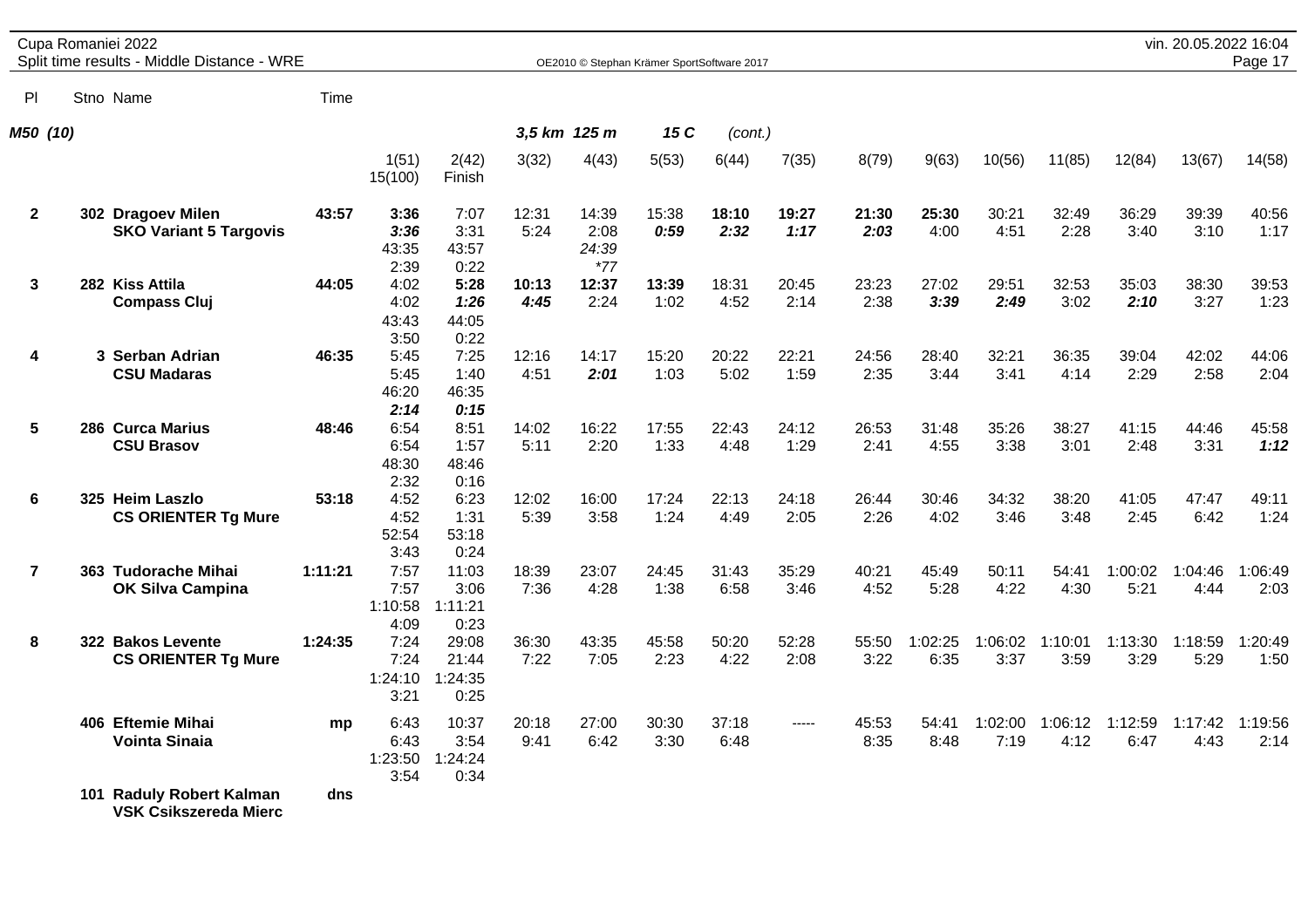|              |     | Cupa Romaniei 2022<br>Split time results - Middle Distance - WRE |         |                                 |                                   |                |                       | OE2010 © Stephan Krämer SportSoftware 2017 |               |               |                 |                 |                 |                 |                 | vin. 20.05.2022 16:04 | Page 18         |
|--------------|-----|------------------------------------------------------------------|---------|---------------------------------|-----------------------------------|----------------|-----------------------|--------------------------------------------|---------------|---------------|-----------------|-----------------|-----------------|-----------------|-----------------|-----------------------|-----------------|
| PI           |     | Stno Name                                                        | Time    |                                 |                                   |                |                       |                                            |               |               |                 |                 |                 |                 |                 |                       |                 |
| M55 (5)      |     |                                                                  |         | 1(51)<br>15(100)                | 2(42)<br>Finish                   | 3(32)          | 3,5 km 125 m<br>4(43) | 15 C<br>5(53)                              | 6(44)         | 7(35)         | 8(79)           | 9(63)           | 10(56)          | 11(85)          | 12(84)          | 13(67)                | 14(58)          |
| $\mathbf 1$  |     | 246 Atanasov Aleksandar<br>Trapezitca 1954                       | 38:24   | 4:13<br>4:13<br>38:08<br>2:23   | 6:22<br>2:09<br>38:24<br>0:16     | 11:03<br>4:41  | 12:58<br>1:55         | 14:03<br>1:05                              | 16:54<br>2:51 | 18:14<br>1:20 | 21:06<br>2:52   | 25:01<br>3:55   | 27:07<br>2:06   | 29:36<br>2:29   | 31:34<br>1:58   | 34:42<br>3:08         | 35:45<br>1:03   |
| $\mathbf{2}$ |     | 321 Kiss Mihaly<br><b>CS ORIENTER Tg Mure</b>                    | 46:54   | 5:40<br>5:40<br>46:36<br>2:42   | 7:37<br>1:57<br>46:54<br>0:18     | 12:39<br>5:02  | 15:39<br>3:00         | 17:23<br>1:44                              | 20:50<br>3:27 | 22:16<br>1:26 | 25:08<br>2:52   | 28:57<br>3:49   | 31:29<br>2:32   | 34:26<br>2:57   | 38:37<br>4:11   | 42:24<br>3:47         | 43:54<br>1:30   |
| 3            |     | 117 Florin Nimara<br><b>CS OTOPENI</b>                           | 59:48   | 5:54<br>5:54<br>59:31<br>2:31   | 17:15<br>11:21<br>59:48<br>0:17   | 24:13<br>6:58  | 31:47<br>7:34         | 33:34<br>1:47                              | 37:48<br>4:14 | 39:29<br>1:41 | 41:44<br>2:15   | 45:13<br>3:29   | 47:36<br>2:23   | 50:15<br>2:39   | 52:35<br>2:20   | 55:38<br>3:03         | 57:00<br>1:22   |
| 4            | 261 | <b>Stefan Daniel</b><br><b>C.S. BABARUNCA</b>                    | 1:11:19 | 5:35<br>5:35<br>1:10:54<br>3:45 | 16:28<br>10:53<br>1:11:19<br>0:25 | 25:17<br>8:49  | 29:54<br>4:37         | 31:46<br>1:52                              | 35:44<br>3:58 | 37:50<br>2:06 | 41:20<br>3:30   | 47:03<br>5:43   | 51:28<br>4:25   | 55:45<br>4:17   | 59:26<br>3:41   | 1:05:05<br>5:39       | 1:07:09<br>2:04 |
| 5            |     | 312 Novic Nicolai<br><b>CS FAURI</b>                             | 1:30:27 | 7:48<br>7:48<br>1:30:02<br>2:40 | 12:52<br>5:04<br>1:30:27<br>0:25  | 24:42<br>11:50 | 34:40<br>9:58         | 48:56<br>14:16                             | 54:12<br>5:16 | 56:57<br>2:45 | 1:02:46<br>5:49 | 1:07:08<br>4:22 | 1:14:18<br>7:10 | 1:18:03<br>3:45 | 1:21:14<br>3:11 | 1:25:55<br>4:41       | 1:27:22<br>1:27 |
| M60 (12)     |     |                                                                  |         |                                 |                                   |                | 3,2 km 120 m          | 14 C                                       |               |               |                 |                 |                 |                 |                 |                       |                 |
|              |     |                                                                  |         | 1(31)<br>Finish                 | 2(51)                             | 3(52)          | 4(43)                 | 5(53)                                      | 6(36)         | 7(39)         | 8(64)           | 9(77)           | 10(56)          | 11(84)          | 12(67)          | 13(58)                | 14(100)         |
| $\mathbf 1$  |     | 315 Botos Sorin<br><b>CS ORIENTER Tg Mure</b>                    | 36:25   | 3:23<br>3:23<br>36:25<br>0:16   | 4:16<br>0:53                      | 9:10<br>4:54   | 13:16<br>4:06         | 14:20<br>1:04                              | 15:44<br>1:24 | 18:09<br>2:25 | 19:49<br>1:40   | 21:45<br>1:56   | 24:38<br>2:53   | 29:22<br>4:44   | 32:48<br>3:26   | 33:51<br>1:03         | 36:09<br>2:18   |
| $\mathbf{2}$ |     | 327 German-Sallo Zoltan<br><b>CS ORIENTER Tg Mure</b>            | 39:34   | 3:17<br>3:17<br>39:34<br>0:18   | 4:08<br>0:51                      | 8:52<br>4:44   | 13:34<br>4:42         | 14:41<br>1:07                              | 15:52<br>1:11 | 18:45<br>2:53 | 20:42<br>1:57   | 22:50<br>2:08   | 26:57<br>4:07   | 31:38<br>4:41   | 34:49<br>3:11   | 36:21<br>1:32         | 39:16<br>2:55   |
| 3            |     | 345 Tokes Arpad<br><b>C.S. TranSilva Cluj</b>                    | 43:49   | 5:30<br>5:30<br>43:49<br>0:18   | 6:45<br>1:15                      | 11:02<br>4:17  | 14:37<br>3:35         | 15:34<br>0:57                              | 17:31<br>1:57 | 20:29<br>2:58 | 22:42<br>2:13   | 24:28<br>1:46   | 27:58<br>3:30   | 35:11<br>7:13   | 39:14<br>4:03   | 40:34<br>1:20         | 43:31<br>2:57   |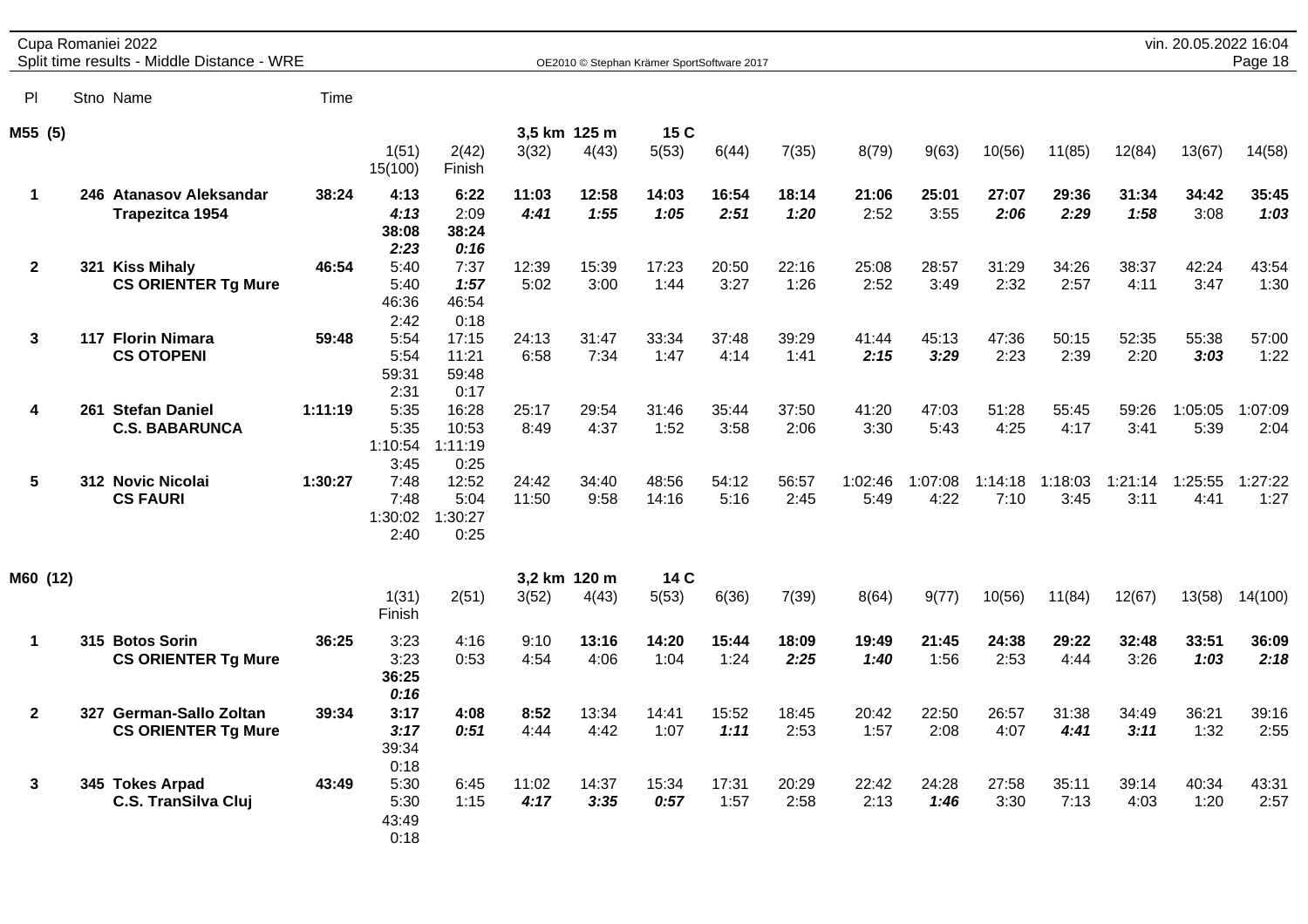|                | Cupa Romaniei 2022<br>Split time results - Middle Distance - WRE |         |                                 |              |                                  | OE2010 © Stephan Krämer SportSoftware 2017 |               |                |               |               |               |               |               |               | vin. 20.05.2022 16:04 | Page 19         |
|----------------|------------------------------------------------------------------|---------|---------------------------------|--------------|----------------------------------|--------------------------------------------|---------------|----------------|---------------|---------------|---------------|---------------|---------------|---------------|-----------------------|-----------------|
| PI             | Stno Name                                                        | Time    |                                 |              |                                  |                                            |               |                |               |               |               |               |               |               |                       |                 |
| M60 (12)       |                                                                  |         |                                 |              |                                  | 3,2 km 120 m                               | 14 C          | (cont.)        |               |               |               |               |               |               |                       |                 |
|                |                                                                  |         | 1(31)<br>Finish                 | 2(51)        | 3(52)                            | 4(43)                                      | 5(53)         | 6(36)          | 7(39)         | 8(64)         | 9(77)         | 10(56)        | 11(84)        | 12(67)        | 13(58)                | 14(100)         |
| 4              | 271 Iuliu Dopovecz<br><b>C.S. BABARUNCA</b>                      | 48:06   | 3:55<br>3:55<br>48:06<br>0:21   | 5:40<br>1:45 | 10:26<br>4:46                    | 14:37<br>4:11                              | 15:50<br>1:13 | 17:43<br>1:53  | 24:06<br>6:23 | 26:24<br>2:18 | 29:52<br>3:28 | 32:26<br>2:34 | 38:03<br>5:37 | 41:36<br>3:33 | 44:43<br>3:07         | 47:45<br>3:02   |
| 5              | 250 Kamenarov Kamen<br><b>Compass-Cross</b>                      | 49:58   | 6:42<br>6:42<br>49:58<br>0:22   | 7:46<br>1:04 | 14:10<br>6:24                    | 20:20<br>6:10                              | 22:12<br>1:52 | 24:01<br>1:49  | 27:56<br>3:55 | 30:11<br>2:15 | 33:00<br>2:49 | 36:15<br>3:15 | 41:28<br>5:13 | 45:13<br>3:45 | 46:48<br>1:35         | 49:36<br>2:48   |
| 6              | 102 Csucs Andras<br><b>VSK Csikszereda Mierc</b>                 | 51:33   | 4:36<br>4:36<br>51:33<br>0:17   | 5:44<br>1:08 | 12:23<br>6:39                    | 17:31<br>5:08                              | 19:23<br>1:52 | 22:13<br>2:50  | 25:30<br>3:17 | 28:07<br>2:37 | 31:39<br>3:32 | 34:43<br>3:04 | 42:45<br>8:02 | 46:55<br>4:10 | 48:18<br>1:23         | 51:16<br>2:58   |
| $\overline{7}$ | 224 Naghibin Igor<br>A.C.S. Sanatatea Ploie                      | 51:52   | 4:31<br>4:31<br>51:52<br>0:19   | 6:00<br>1:29 | 11:47<br>5:47                    | 17:24<br>5:37                              | 19:02<br>1:38 | 20:50<br>1:48  | 25:15<br>4:25 | 27:55<br>2:40 | 31:30<br>3:35 | 34:37<br>3:07 | 42:18<br>7:41 | 46:38<br>4:20 | 48:19<br>1:41         | 51:33<br>3:14   |
| 8              | 316 Szocs Zoltan<br><b>CS ORIENTER Tg Mure</b>                   | 56:25   | 4:42<br>4:42<br>56:25<br>0:21   | 5:55<br>1:13 | 11:56<br>6:01                    | 18:29<br>6:33                              | 20:29<br>2:00 | 22:34<br>2:05  | 27:14<br>4:40 | 30:47<br>3:33 | 34:03<br>3:16 | 37:10<br>3:07 | 44:10<br>7:00 | 49:37<br>5:27 | 51:37<br>2:00         | 56:04<br>4:27   |
| 9              | 288 Berecz Samuil<br><b>CSU Brasov</b>                           | 1:00:10 | 5:07<br>5:07<br>1:00:10<br>0:22 | 6:05<br>0:58 | 19:59<br>13:54                   | 27:40<br>7:41                              | 29:16<br>1:36 | 30:54<br>1:38  | 34:34<br>3:40 | 36:31<br>1:57 | 40:23<br>3:52 | 43:00<br>2:37 | 51:05<br>8:05 | 54:57<br>3:52 | 56:44<br>1:47         | 59:48<br>3:04   |
| 10             | 100 Szalay Zoltan<br><b>VSK Csikszereda Mierc</b>                | 1:01:00 | 4:29<br>4:29<br>1:01:00<br>0:23 | 5:20<br>0:51 | 24:27<br>19:07<br>50:30<br>$*57$ | 30:55<br>6:28                              | 32:28<br>1:33 | 34:17<br>1:49  | 37:17<br>3:00 | 39:13<br>1:56 | 41:34<br>2:21 | 44:32<br>2:58 | 52:38<br>8:06 | 56:05<br>3:27 | 57:35<br>1:30         | 1:00:37<br>3:02 |
| 11             | 371 Dimitrov Dimitar<br><b>BROWN TEAM BG</b>                     | 1:01:52 | 4:57<br>4:57<br>1:01:52<br>0:23 | 6:47<br>1:50 | 13:54<br>7:07<br>53:49<br>$*58$  | 18:27<br>4:33                              | 19:51<br>1:24 | 31:11<br>11:20 | 34:18<br>3:07 | 36:10<br>1:52 | 39:27<br>3:17 | 42:47<br>3:20 | 49:09<br>6:22 | 55:57<br>6:48 | 57:22<br>1:25         | 1:01:29<br>4:07 |
| 12             | 320 Moldovan Laszlo<br><b>CS ORIENTER Tg Mure</b>                | 1:03:49 | 6:47<br>6:47<br>1:03:49<br>0:28 | 7:42<br>0:55 | 21:40<br>13:58                   | 29:11<br>7:31                              | 31:11<br>2:00 | 32:52<br>1:41  | 36:43<br>3:51 | 38:56<br>2:13 | 42:08<br>3:12 | 45:09<br>3:01 | 53:22<br>8:13 | 57:46<br>4:24 | 59:38<br>1:52         | 1:03:21<br>3:43 |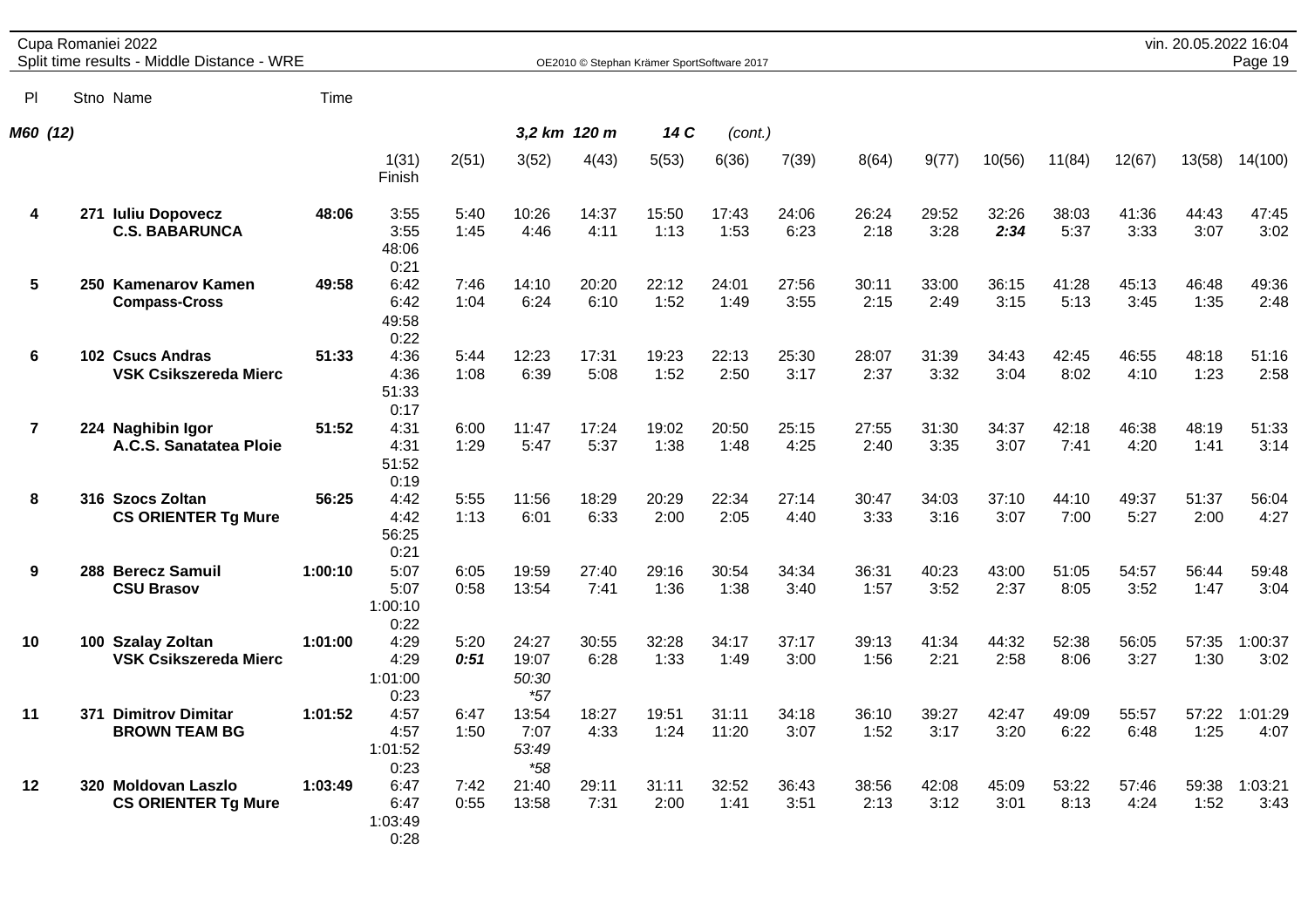|                | Cupa Romaniei 2022<br>Split time results - Middle Distance - WRE |         |                                 |              |                |                       | OE2010 © Stephan Krämer SportSoftware 2017 |                |               |               |               |               |                 |                 | vin. 20.05.2022 16:04 | Page 20         |
|----------------|------------------------------------------------------------------|---------|---------------------------------|--------------|----------------|-----------------------|--------------------------------------------|----------------|---------------|---------------|---------------|---------------|-----------------|-----------------|-----------------------|-----------------|
| PI             | Stno Name                                                        | Time    |                                 |              |                |                       |                                            |                |               |               |               |               |                 |                 |                       |                 |
| M65 (10)       |                                                                  |         | 1(31)<br>Finish                 | 2(51)        | 3(52)          | 3,2 km 120 m<br>4(43) | 14 C<br>5(53)                              | 6(36)          | 7(39)         | 8(64)         | 9(77)         | 10(56)        | 11(84)          | 12(67)          | 13(58)                | 14(100)         |
| $\mathbf 1$    | 361 Cretu Ilie<br><b>OK Silva Campina</b>                        | 40:29   | 3:23<br>3:23<br>40:29<br>0:15   | 4:14<br>0:51 | 8:48<br>4:34   | 12:18<br>3:30         | 13:16<br>0:58                              | 14:24<br>1:08  | 17:26<br>3:02 | 21:09<br>3:43 | 23:03<br>1:54 | 25:48<br>2:45 | 31:29<br>5:41   | 35:20<br>3:51   | 36:40<br>1:20         | 40:14<br>3:34   |
| $\mathbf{2}$   | 1 Barkasz Daniel<br><b>CSU Madaras</b>                           | 43:52   | 4:24<br>4:24<br>43:52<br>0:17   | 5:22<br>0:58 | 10:17<br>4:55  | 15:04<br>4:47         | 16:37<br>1:33                              | 18:23<br>1:46  | 22:10<br>3:47 | 24:04<br>1:54 | 27:30<br>3:26 | 29:53<br>2:23 | 34:49<br>4:56   | 39:20<br>4:31   | 40:43<br>1:23         | 43:35<br>2:52   |
| 3              | 337 Fey Sandor<br><b>C.S. TranSilva Cluj</b>                     | 48:11   | 5:06<br>5:06<br>48:11<br>0:27   | 6:07<br>1:01 | 11:15<br>5:08  | 17:02<br>5:47         | 18:45<br>1:43                              | 20:25<br>1:40  | 25:13<br>4:48 | 27:22<br>2:09 | 30:00<br>2:38 | 32:43<br>2:43 | 38:19<br>5:36   | 42:32<br>4:13   | 44:01<br>1:29         | 47:44<br>3:43   |
| 4              | 359 Ticleanu Mircea<br><b>OK Silva Campina</b>                   | 50:22   | 6:33<br>6:33<br>50:22<br>0:22   | 7:48<br>1:15 | 12:56<br>5:08  | 18:02<br>5:06         | 19:30<br>1:28                              | 21:05<br>1:35  | 25:33<br>4:28 | 27:28<br>1:55 | 30:41<br>3:13 | 34:03<br>3:22 | 40:39<br>6:36   | 45:03<br>4:24   | 46:41<br>1:38         | 50:00<br>3:19   |
| 5              | 108 Urdea Gheorghe<br><b>CS Chimia Victoria</b>                  | 52:59   | 4:20<br>4:20<br>52:59<br>0:23   | 5:40<br>1:20 | 11:04<br>5:24  | 16:48<br>5:44         | 18:38<br>1:50                              | 20:40<br>2:02  | 24:50<br>4:10 | 27:35<br>2:45 | 30:20<br>2:45 | 33:41<br>3:21 | 42:51<br>9:10   | 47:24<br>4:33   | 49:20<br>1:56         | 52:36<br>3:16   |
| 6              | 285 Dinu Gheorghe<br><b>CSU Brasov</b>                           | 54:44   | 7:01<br>7:01<br>54:44<br>0:18   | 8:20<br>1:19 | 18:40<br>10:20 | 26:30<br>7:50         | 27:43<br>1:13                              | 29:21<br>1:38  | 33:05<br>3:44 | 35:34<br>2:29 | 37:52<br>2:18 | 40:58<br>3:06 | 46:16<br>5:18   | 50:17<br>4:01   | 51:32<br>1:15         | 54:26<br>2:54   |
| $\overline{7}$ | 309 Cretu Petru<br><b>CS FAURI</b>                               | 54:49   | 4:29<br>4:29<br>54:49<br>0:16   | 5:34<br>1:05 | 12:43<br>7:09  | 19:04<br>6:21         | 20:54<br>1:50                              | 22:42<br>1:48  | 26:59<br>4:17 | 29:26<br>2:27 | 32:21<br>2:55 | 35:19<br>2:58 | 44:14<br>8:55   | 49:19<br>5:05   | 51:21<br>2:02         | 54:33<br>3:12   |
| 8              | 118 Dumitru Traian<br><b>CS OTOPENI</b>                          | 1:12:37 | 4:18<br>4:18<br>1:12:37<br>0:22 | 6:02<br>1:44 | 12:25<br>6:23  | 28:24<br>15:59        | 30:20<br>1:56                              | 42:49<br>12:29 | 47:08<br>4:19 | 50:28<br>3:20 | 54:26<br>3:58 | 57:09<br>2:43 | 1:03:11<br>6:02 | 1:06:50<br>3:39 | 1:09:19<br>2:29       | 1:12:15<br>2:56 |
|                | 300 Dimitrov Stefan<br><b>ISTROS</b>                             | mp      | 4:24<br>4:24<br>1:11:20<br>0:24 | 5:45<br>1:21 | -----          | 28:16<br>22:31        | 30:00<br>1:44                              | 31:54<br>1:54  | 39:02<br>7:08 | 41:46<br>2:44 | 45:28<br>3:42 | 54:08<br>8:40 | 1:01:25<br>7:17 | 1:06:00<br>4:35 | 1:07:40<br>1:40       | 1:10:56<br>3:16 |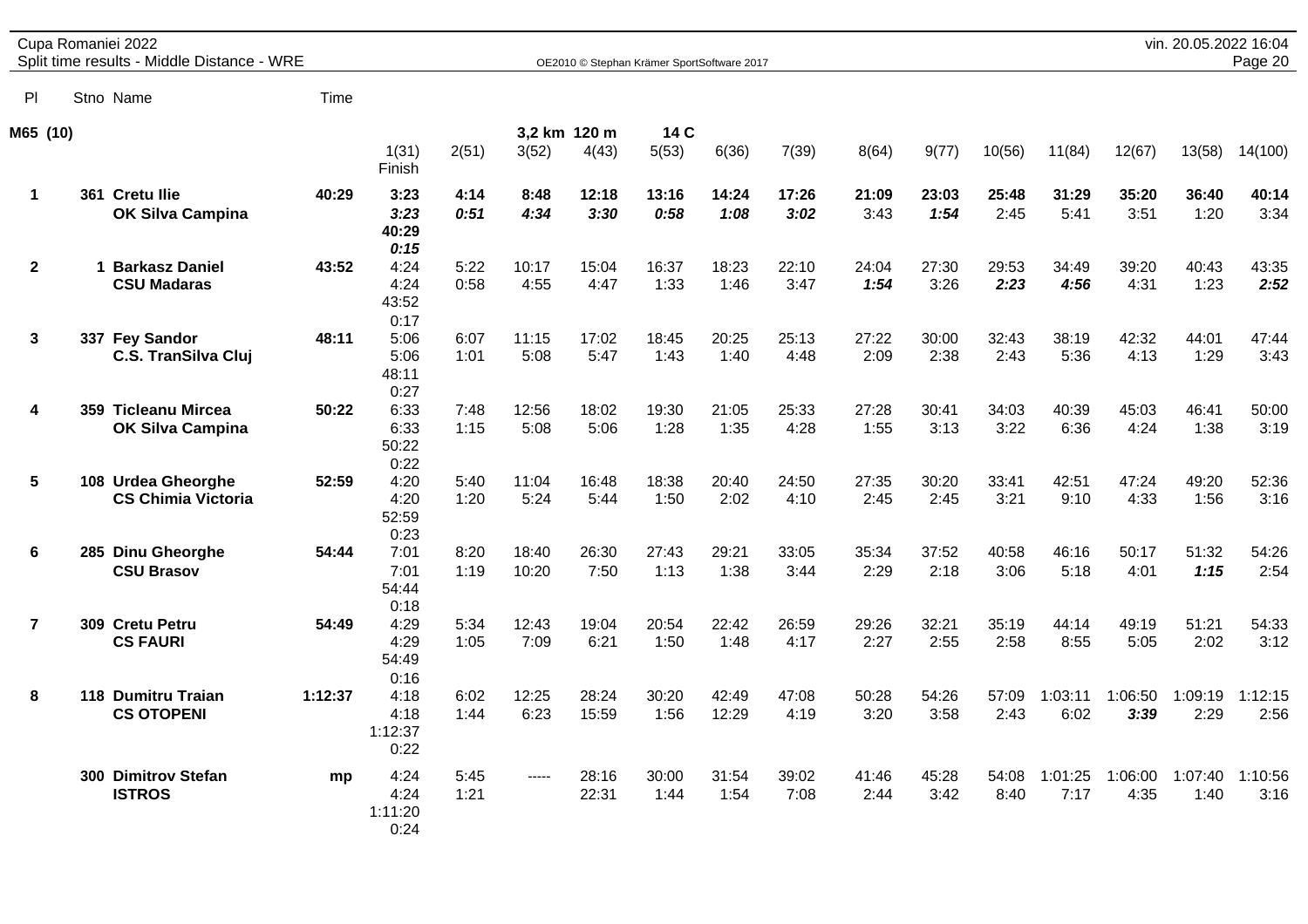|              | Cupa Romaniei 2022<br>Split time results - Middle Distance - WRE |         |                 |               |               |                      | OE2010 © Stephan Krämer SportSoftware 2017 |               |               |                |                 |                 |                 |                 | vin. 20.05.2022 16:04 | Page 21 |
|--------------|------------------------------------------------------------------|---------|-----------------|---------------|---------------|----------------------|--------------------------------------------|---------------|---------------|----------------|-----------------|-----------------|-----------------|-----------------|-----------------------|---------|
| PI.          | Stno Name                                                        | Time    |                 |               |               |                      |                                            |               |               |                |                 |                 |                 |                 |                       |         |
| M65 (10)     |                                                                  |         |                 |               |               | 3,2 km 120 m         | 14 C                                       | (cont.)       |               |                |                 |                 |                 |                 |                       |         |
|              |                                                                  |         | 1(31)<br>Finish | 2(51)         | 3(52)         | 4(43)                | 5(53)                                      | 6(36)         | 7(39)         | 8(64)          | 9(77)           | 10(56)          | 11(84)          | 12(67)          | 13(58)                | 14(100) |
|              | 239 Minoiu Emilian<br>Universitatea Craiova                      | dns     |                 |               |               |                      |                                            |               |               |                |                 |                 |                 |                 |                       |         |
| M70 (5)      |                                                                  |         |                 |               |               | 2,5 km 125 m         | 11 C                                       |               |               |                |                 |                 |                 |                 |                       |         |
|              |                                                                  |         | 1(70)           | 2(35)         | 3(79)         | 4(36)                | 5(39)                                      | 6(64)         | 7(78)         | 8(83)          | 9(84)           | 10(82)          | 11(100)         | Finish          |                       |         |
| 1            | 203 Alexandrescu Constant<br>Individuals/No club                 | 1:01:13 | 4:54<br>4:54    | 10:37<br>5:43 | 15:46<br>5:09 | 18:20<br>2:34        | 25:24<br>7:04                              | 28:27<br>3:03 | 32:42<br>4:15 | 36:16<br>3:34  | 44:15<br>7:59   | 56:14<br>11:59  | 1:00:45<br>4:31 | 1:01:13<br>0:28 |                       |         |
| $\mathbf{2}$ | 366 Mutafchiev Vasil<br><b>BROWN TEAM BG</b>                     | 1:14:03 | 4:44<br>4:44    | 10:31<br>5:47 | 14:46<br>4:15 | 16:33<br>1:47        | 36:26<br>19:53                             | 38:46<br>2:20 | 42:00<br>3:14 | 53:09<br>11:09 | 1:02:08<br>8:59 | 1:09:12<br>7:04 | 1:13:29<br>4:17 | 1:14:03<br>0:34 |                       |         |
|              | 121 Florescu Dan<br><b>CS OTOPENI</b>                            | dns     |                 |               |               |                      |                                            |               |               |                |                 |                 |                 |                 |                       |         |
|              | 373 Craciunescu Gheorghe<br><b>Vointa Sinaia</b>                 | dns     |                 |               |               |                      |                                            |               |               |                |                 |                 |                 |                 |                       |         |
|              | 227 Olteanu Emil<br>A.C.S. Sanatatea Ploie                       | dns     |                 |               |               |                      |                                            |               |               |                |                 |                 |                 |                 |                       |         |
| M85 (1)      |                                                                  |         | 1(65)           | 2(49)         | 3(35)         | 1,8 km 90 m<br>4(79) | 10C<br>5(75)                               | 6(73)         | 7(71)         | 8(67)          | 9(58)           | 10(100)         | Finish          |                 |                       |         |
|              | 115 Nicolae Tanase                                               |         |                 |               |               |                      |                                            |               |               |                |                 |                 |                 |                 |                       |         |
| 1            | <b>CS OTOPENI</b>                                                | 1:06:11 | 3:26<br>3:26    | 10:49<br>7:23 | 14:52<br>4:03 | 25:27<br>10:35       | 34:17<br>8:50                              | 43:49<br>9:32 | 48:42<br>4:53 | 56:11<br>7:29  | 59:09<br>2:58   | 1:05:34<br>6:25 | 1:06:11<br>0:37 |                 |                       |         |
| Open (5)     |                                                                  |         |                 |               |               | 2,3 km 105 m         | 11 C                                       |               |               |                |                 |                 |                 |                 |                       |         |
|              |                                                                  |         | 1(65)           | 2(71)         | 3(73)         | 4(76)                | 5(78)                                      | 6(69)         | 7(83)         | 8(74)          | 9(54)           | 10(82)          | 11(100)         | Finish          |                       |         |
|              | 210 Manda George Gabriel<br>Individuals/No club                  | dns     |                 |               |               |                      |                                            |               |               |                |                 |                 |                 |                 |                       |         |
|              | 299 Stancu Dumitru<br><b>CS Mentor Silva</b>                     | dns     |                 |               |               |                      |                                            |               |               |                |                 |                 |                 |                 |                       |         |
|              | 209 Andrian Despina Ioana<br>Individuals/No club                 | dns     |                 |               |               |                      |                                            |               |               |                |                 |                 |                 |                 |                       |         |
|              | 204 Aldea Dragos<br>Individuals/No club                          | dns     |                 |               |               |                      |                                            |               |               |                |                 |                 |                 |                 |                       |         |
|              | 323 Heim Zsusza                                                  | dns     |                 |               |               |                      |                                            |               |               |                |                 |                 |                 |                 |                       |         |